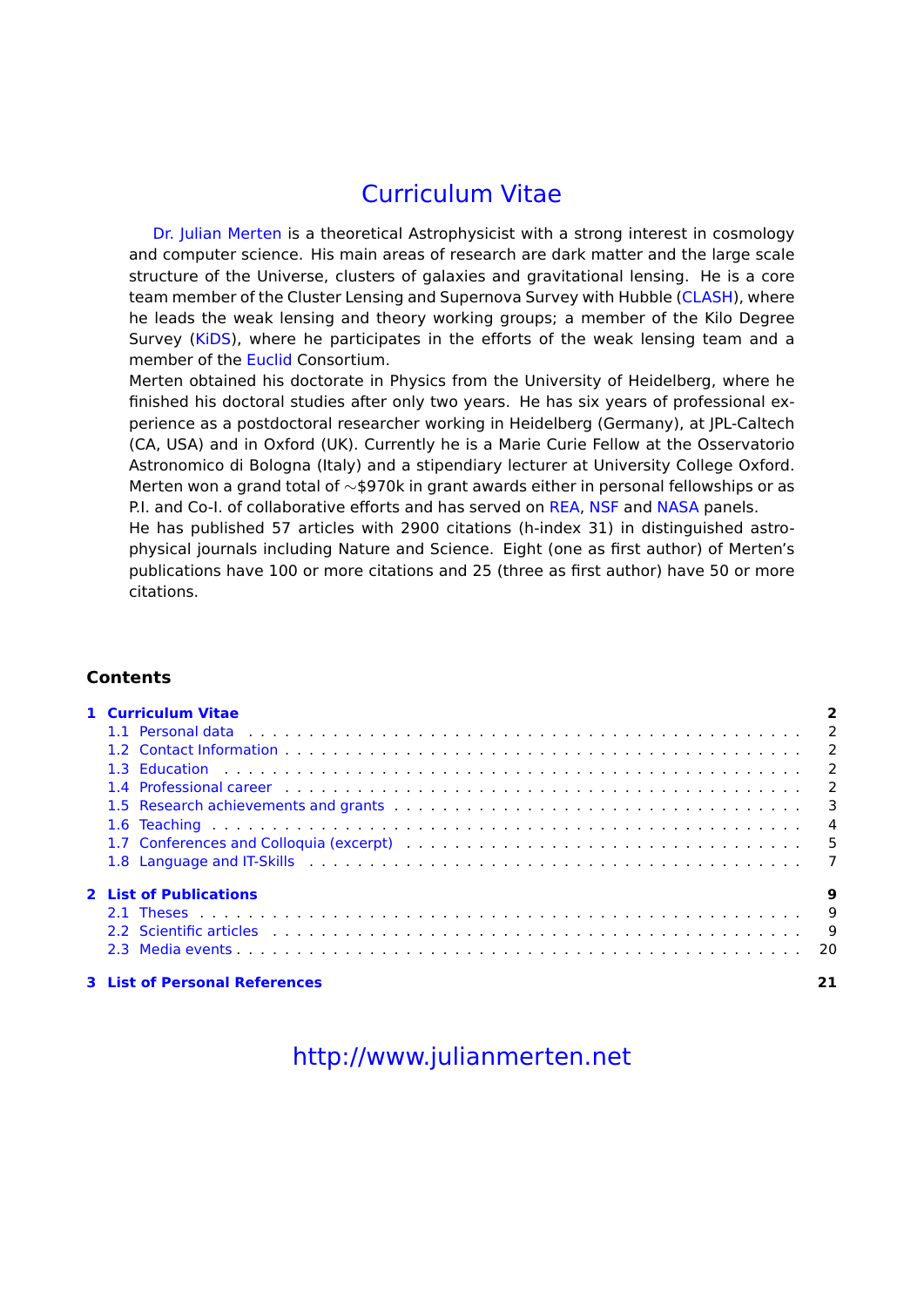## <span id="page-1-0"></span>**1 Curriculum Vitae**

## <span id="page-1-1"></span>**1.1 Personal data**

Name: Julian Manuel Merten (m) Date of birth: August  $8<sup>th</sup>$ , 1982 Place of birth: Hammelburg, Bavaria, Germany Citizenship: German

## <span id="page-1-2"></span>**1.2 Contact Information**

INAF – Osservatorio Astronomico di Bologna Via Gobetti 93/3 40129, Bologna, Italy [julian.merten@inaf.oabo.it](mailto:julian.merten@oabo.inaf.it) <http://www.julianmerten.net> +39 0516357387 (office)

## <span id="page-1-3"></span>**1.3 Education**

## [Ruprecht-Karls-Universität Heidelberg](http://www.uni-heidelberg.de) **2002-2010**

- Dr. rer. nat. in Physics (Ph.D. equivalent) **Jun 2010** magna cum laude (with high honours)
- Diplom in Physics (MSc equivalent) **Mar 2008** minored in: Mathematics, Cosmology and Quantum Field Theory
- Vordiplom in Physics (BSc equivalent) **Apr 2004** minored in: Mathematics and Chemistry

## <span id="page-1-4"></span>**1.4 Professional career**

- Marie Curie Fellow at [INAF Osservatorio Astronomico di Bologna](http://www.oabo.inaf.it) (Italy) **since Jul 2017**
- Stipendiary Lecturer at [University College Oxford](http://www.univ.ox.ac.uk) (UK) **since Oct 2016**
- Marie Curie Fellow at the [University of Oxford](http://www.ox.ac.uk) (UK) **Feb 2015 Jun 2017**
- Postdoctoral Research Fellow at [JPL/](http://www.jpl.nasa.gov)[Caltech](http://www.caltech.edu) (CA, USA) **Oct 2011 Jan 2015**
- Postdoctoral Research Fellow at [ITA/](http://www.ita.uni-heidelberg.de)[ZAH Heidelberg](http://www.zah.uni-hd.de/index.php.de) (GER) **Aug 2010 Oct 2011**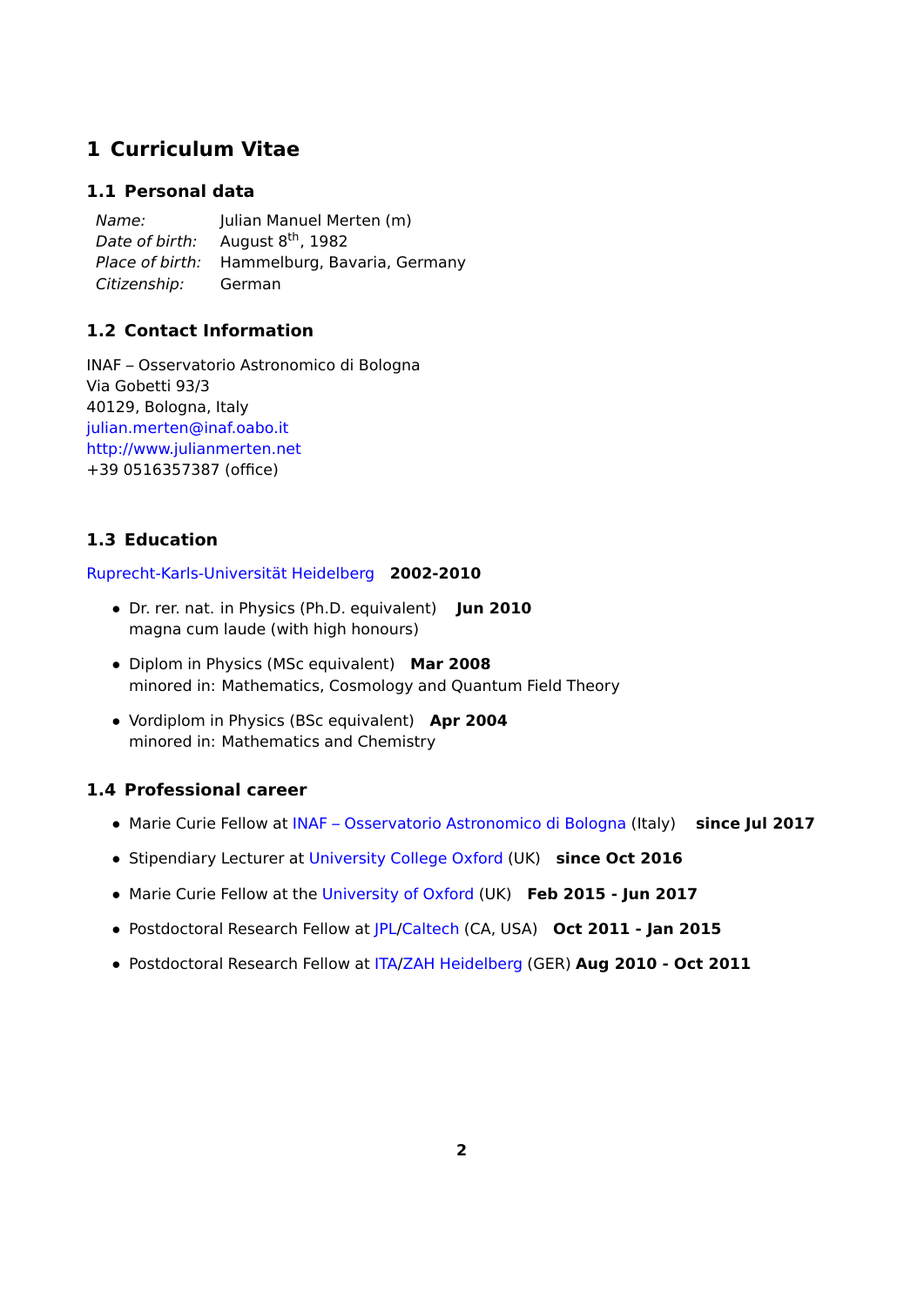## <span id="page-2-0"></span>**1.5 Research achievements and grants**

### **Collaborations**

- Full member of the [Euclid Consortium.](http://www.euclid-ec.org/) **since Jul 2017**
- Full member of the [Kilo Degree Survey](http://kids.strw.leidenuniv.nl/) (KiDS) and part of the weak lensing working group. **since Apr 2015**
- Full team member of the [Merging Cluster Collaboration.](https://sites.google.com/a/ucdavis.edu/merging-cluster-collaboration/) **since Sep 2012**
- Lead of the theory and weak lensing science working groups within the [CLASH](http://www.stsci.edu/~postman/CLASH/) collaboration.
- Full core science member of the [CLASH](http://www.stsci.edu/~postman/CLASH/) collaboration. **since May 2010**

### **Grants**

- REA-Horizon2020: Marie-Curie [AstroFIt2](http://www.astrofit2.inaf.it/) personal fellowship (\$180k)
- Continued [Mass-mapper](http://archive.stsci.edu/prepds/frontier/lensmodels/) for the [HST Frontier Field initiative](http://archive.stsci.edu/prepds/frontier/) with new data for Abell 2744 and MACS J0416 under sub-contract with [STScI.](http://www.stsci.edu) (\$70k)
- REA-FP7: Marie Skłodowska-Curie International Incoming Fellowship. (\$240k)
- Co-I of HST AR 13915 ["Simulating HST Observations of Strong Lensing Clusters"](http://www.stsci.edu/cgi-bin/get-proposal-info?13915), P.I. [Massimo Meneghetti.](mailto:massimo.meneghetti@oabo.inaf.it) (\$120k in cycle 22)
- Co-I of HST GO 13386 ["FrontierSN"](http://www.stsci.edu/cgi-bin/get-proposal-info?id=13386&observatory=HST), P.I. [Steve Rodney.](mailto:rodney@jhu.edu) (\$60k in cycle 21)
- Co-I of HST GO 13343 ["Probing Dark Matter with a New Class of Merging Clusters"](http://www.stsci.edu/cgi-bin/get-proposal-info?id=13343&observatory=HST) P.I. [Dave](mailto:dwittman@physics.ucdavis.edu) [Wittman.](mailto:dwittman@physics.ucdavis.edu) (\$130k in cycle 21)
- [Mass-mapper](http://archive.stsci.edu/prepds/frontier/lensmodels/) for the [HST Frontier Field initiative](http://archive.stsci.edu/prepds/frontier/) under sub-contract with [STScI.](http://www.stsci.edu) (\$50k)
- Co-I of HST GO 12817 "Longevity of dark matter substructure in Abell 3827" P.I. [Richard Massey.](mailto:r.j.massey@durham.ac.uk) (\$50k in cycle 20)
- Enable-Fund of the University of Heidelberg. Acquisition of a 2-node, 4-GPU system. (\$20k)
- HPC-Europa2: proposal n.367 accepted for full 12 weeks from **June 1st 2010** at [CINECA/](http://www.cineca.it/)Italy. (\$20k)
- One year contract with the [Osservatorio Astronomico di Bologna](http://www.oabo.it) under an [ASI/](http://www.asi.it/en)[EUCLID](http://sci.esa.int/euclid/) grant. (\$30k) (Extension by 16 months offered)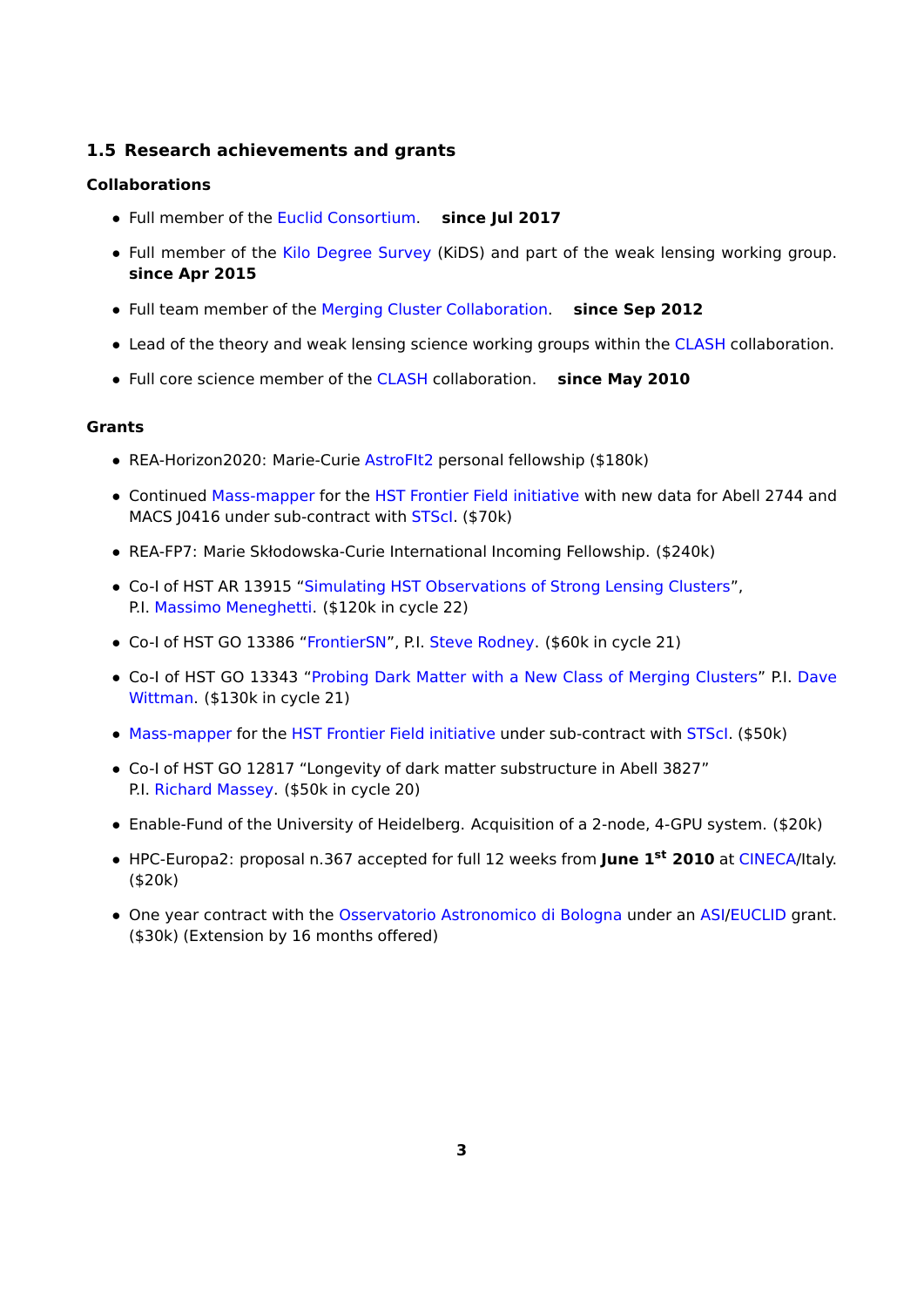### **Awards, panels and other**

- Star award from the [Euclid Consortium](https://www.euclid-ec.org/) as a member of the Euclid PSF modelling team. **Jun 2017**
- Served as referee for [MNRAS,](http://mnras.oxfordjournals.org/) [Astronomy & Astrophysics](https://www.aanda.org/) and [ApJ.](http://iopscience.iop.org/0004-637X)
- REA-Horizon2020-SPACE: COMPET4 panel review Scientific data exploitation **May 2017**
- NASA ADAP Large Scale Cosmic Structures panel review **Aug 2016**
- NASA Postdoctoral Program application review **since 2016**
- NASA ADAP Large Scale Cosmic Structures panel review **Aug 2014**
- NSF-Cosmology-2 panel review **Mar 2014**
- 6 nights observing run at [CSO](http://www.cso.caltech.edu/)[/Bolocam]( http://www.cso.caltech.edu/bolocam/) for radio observations of galaxy clusters.
- Student representative of the [Centre of Astronomy in Heidelberg \(ZAH\)](http://www.zah.uni-hd.de) **Jun 2009 Jun 2010**
- Elected student representative of the [IMPRS](http://www.mpia.de/imprs-hd) **Nov 2008 Jun 2010**
- Member of the [International Max-Planck Research School \(IMPRS\)](http://www.mpia.de/imprs-hd) **Jul 2008 Jun 2010**
- Member of the [Heidelberg Graduate School of Fundamental Physics \(HGSFP\)](http://www.fundamental-physics.uni-hd.de) **Apr 2008 - Jun 2010**

## <span id="page-3-0"></span>**1.6 Teaching**

- Stipendiary Lecturer at [University College Oxford](http://www.uni.ox.ac.uk)
	- **–** Trinity term 2017: Revision and personal exam preparation for Relativity and Optics lectures.
	- **–** Hillary term 2017: Optics for first year students, Optics for second year students.
	- **–** Michaelmas term 2016: Special relativity and optics of first year students, Symmetry and Relativity for third year students.
	- **–** Introduced to Oxford academic practice and specialised admissions training from the [Oxford Leaning Institute.](https://www.learning.ox.ac.uk/)
- Co-supervised summer student Dominic Dootson for the [University of Oxford's summer pro](http://www2.physics.ox.ac.uk/research/astrophysics/summer-students)[gramme.](http://www2.physics.ox.ac.uk/research/astrophysics/summer-students) **Jul - Aug 2017**
- Supervised summer student Joaquim Llorens for the [University of Oxford's summer programme.](http://www2.physics.ox.ac.uk/research/astrophysics/summer-students) **Jul - Aug 2016**
- Supervised summer student Íñigo Zubeldía Lafuente for the [University of Oxford's summer](http://www2.physics.ox.ac.uk/research/astrophysics/summer-students) [programme.](http://www2.physics.ox.ac.uk/research/astrophysics/summer-students) **Jul - Aug 2015**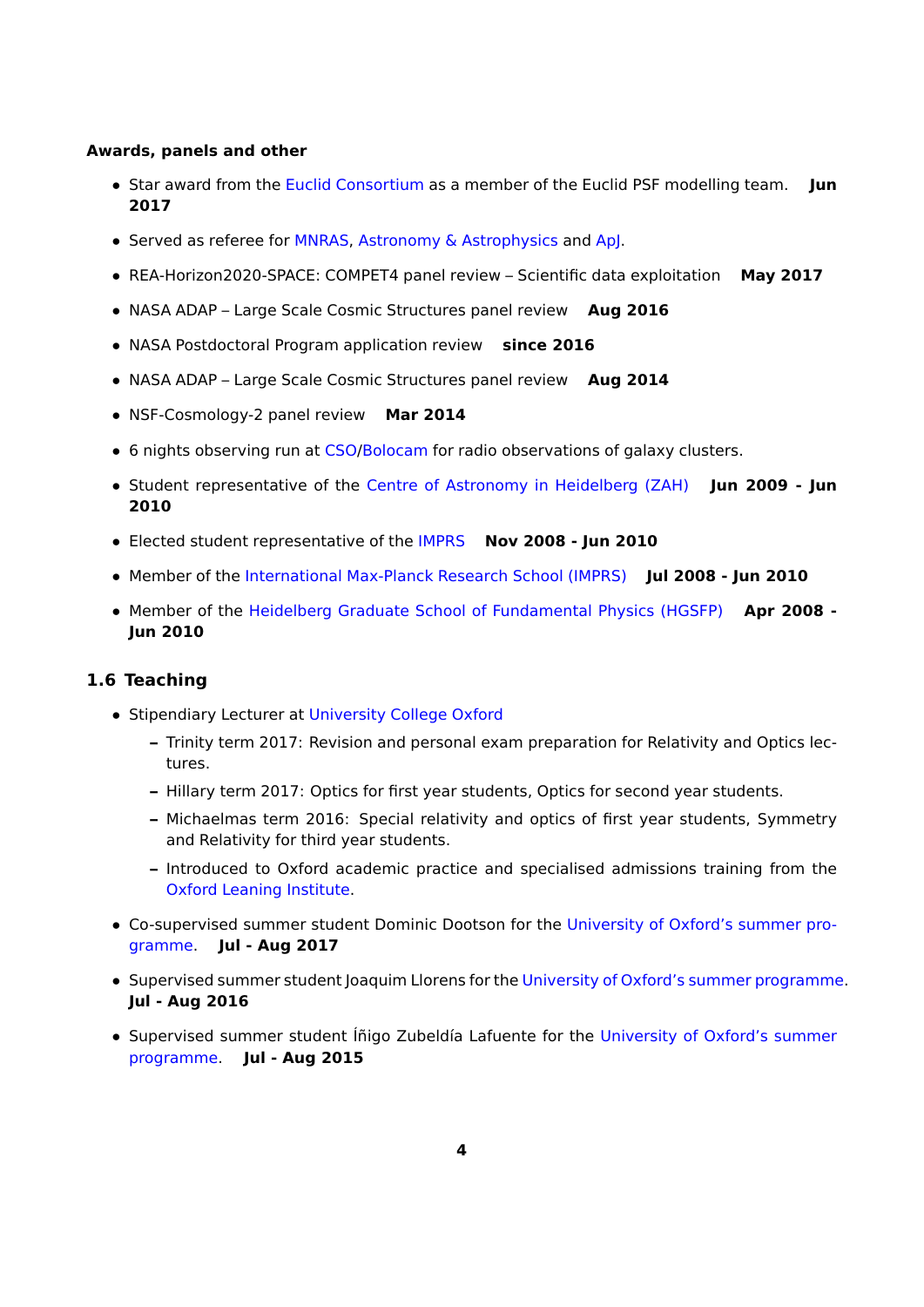- Co-supervision of Internships, Master -and Ph.D. students at the University of Heidelberg. Together with [Prof. M. Bartelmann](mailto:bartelmann@uni-heidelberg.de)
- Tutorials at the University of Heidelberg
	- 1. Tutor at DPG further training for teachers **Jul 2009**
		- **–** Topic: Cosmology
		- **–** Lecturer: Prof. Dr. [Matthias Bartelmann](mailto:bartelmann@uni-heidelberg.de) & Prof. Dr. [Karl-Heinz Lotze](mailto:KH.Lotze@uni-jena.de)
	- 2. Tutor of theoretical Physics II (BSc students) **summer term 2008**
		- **–** Topic: Analytical Mechanics and Thermodynamics
		- **–** Lecturer: Prof. Dr. [Matthias Bartelmann](mailto:bartelmann@uni-heidelberg.de)
	- 3. Tutor of theoretical Physics III **winter term 2007/08**
		- **–** Topic: Quantum Mechanics
		- **–** Lecturer: Prof. Dr. [Michael G. Schmidt](mailto:M.G.Schmidt@ThPhys.Uni-Heidelberg.DE)
	- 4. Tutor of theoretical Physics II **summer term 2007**
		- **–** Topic: Electrodynamics
		- **–** Lecturer: Assis. Prof. [Georg Wolschin](mailto:G.Wolschin@ThPhys.Uni-Heidelberg.DE)
	- 5. Tutor of theoretical Physics I **winter term 2006/07**
		- **–** Topic: Classical Mechanics
		- **–** Lecturer: Assis. Prof. [Jan Pawlowski](mailto:J.Pawlowski@ThPhys.Uni-Heidelberg.DE)

## <span id="page-4-0"></span>**1.7 Conferences and Colloquia (excerpt)**

All of the following presentations and more can be downloaded at <http://www.julianmerten.net/publications> or by following the links in the electronic pdf file.

- 1. Galaxy Clusters 2017, Santander, Spain (session chair) **summer 2017**
- 2. [Bright and Dark Universe,](http://www.na.astro.it/eventi/bduniverse/Home.html) Naples, Italy [\[pdf\]]( http://www.julianmerten.net/talks/science/bduniverse_naples_jmm_010217.pdf ) **winter 2017**
- 3. GravLens 2016, From theory to applications: celebarting a century of gravitational lensing, Leiden, Netherlands [\[pdf\]](http://www.julianmerten.net/talks/science/gravlens16_jmm_120716.pdf) **summer 2016**
- 4. CosmoCruise 2015, The Mediterranean Sea (session chair) **summer 2015** [\[Keynote\]](http://www.julianmerten.net/talks/science/cosmoCruise_040915_JMM.key)[\[pdf\]](http://www.julianmerten.net/talks/science/cosmoCruise_040915_JMM.pdf)
- 5. SnowCluster, "The Physics of Galaxy Clusters", Snowbird Utah USA (invited) **spring 2015** [\[Keynote\]](http://www.julianmerten.net/talks/science/Snowcluster_160315_JMM.key)[\[pdf\]](http://www.julianmerten.net/talks/science/Snowcluster_160315_JMM.pdf)
- 6. Cosmology seminar at [UC Davis](http://ucdavis.edu/) (invited) **winter 2015** [\[Keynote\]](http://www.julianmerten.net/talks/science/UCDavis_150115.key)[\[pdf\]](http://www.julianmerten.net/talks/science/UCDavis_150115.pdf)
- 7. Astrophysics Colloquium at [JPL](http://www.jpl.nasa.gov) (invited) **winter 2014** [\[Keynote\]](http://www.julianmerten.net/talks/science/JPL_colloquium_jmm_041214.key)[\[pdf\]](http://www.julianmerten.net/talks/science/JPL_colloquium_jmm_041214.pdf)
- 8. [Cosmology with Galaxy Clusters in the XXI century](http://workshops.ift.uam-csic.es/iftw.php/ws/clustercosmology/home) IFT-UAM/CSIC, Madrid, Spain (invited) **winter 2014** [\[Keynote\]](http://www.julianmerten.net/talks/science/Madrid_061114_JMM.key)[\[pdf\]](http://www.julianmerten.net/talks/science/Madrid_061114_JMM.pdf)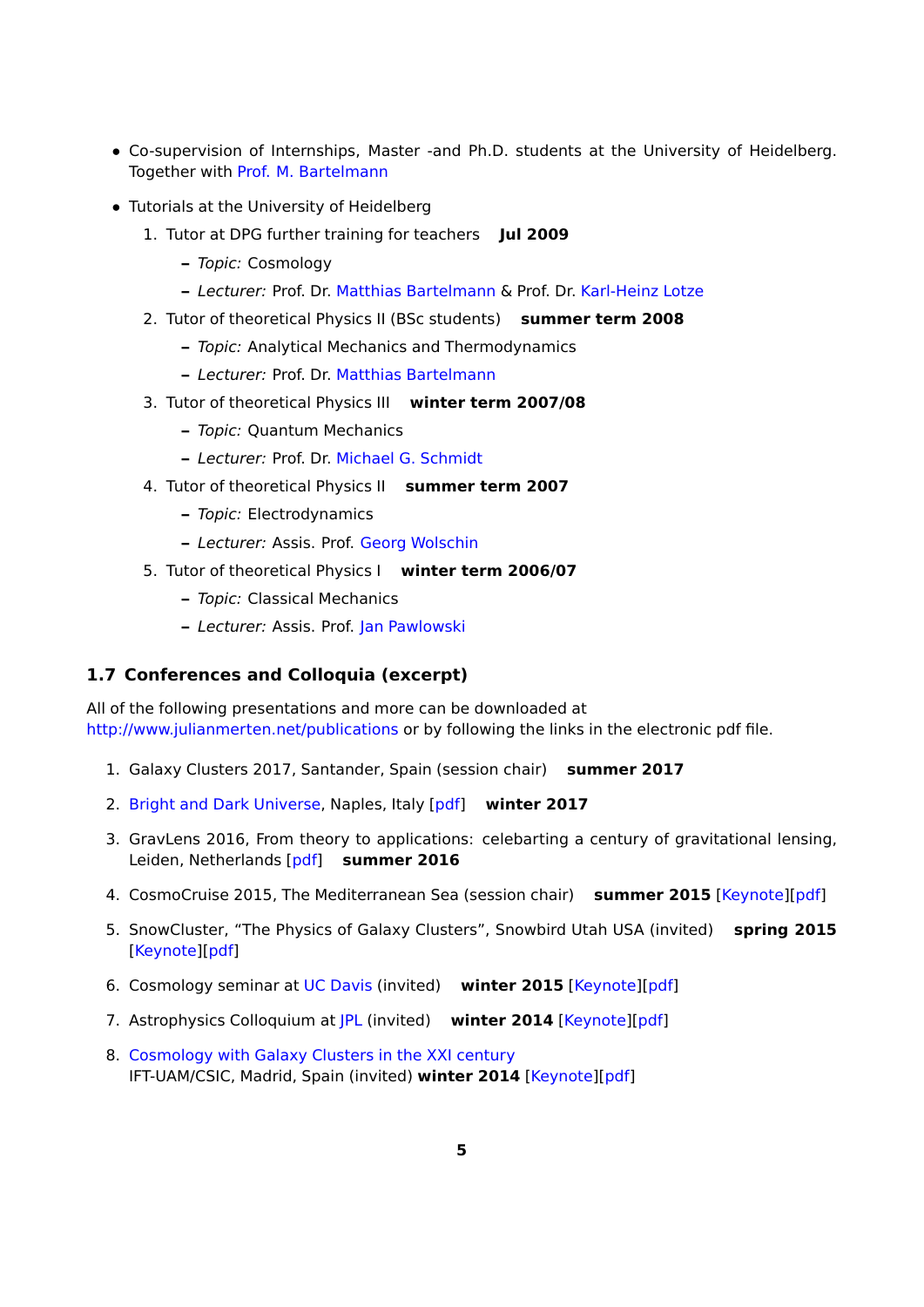- 9. Physics Colloquium at the [University of Durham](https://www.dur.ac.uk/) (invited) **winter 2014** [\[Keynote\]](http://www.julianmerten.net/talks/science/Durham_221014_JMM.key)[\[pdf\]](http://www.julianmerten.net/talks/science/Durham_221014_JMM.pdf)
- 10. Cosmology seminar at the [Kavli Institute for Particle Astrophysics.](http://www.kipac.stanford.edu) [Stanford University,](http://www.stanford.edu) Stanford, CA, USA (invited) **spring 2014** [\[Keynote\]](http://www.julianmerten.net/talks/science/Stanford_190514_JMM.key)[\[pdf\]](http://www.julianmerten.net/talks/science/Stanford_190514_JMM.pdf)
- 11. Astrophysical Colloquium at the [University of Stony Brook,](http://www.stonybrook.edu) Long Island, NY, USA (invited) **spring 2014** [\[Keynote\]](http://www.julianmerten.net/talks/science/stony_brook_jmerten250214.key)[\[pdf\]](http://www.julianmerten.net/talks/science/stony_brook_jmerten250214.pdf)
- 12. 223<sup>rd</sup> AAS meeting, dedicated speaker on the M-c relation from [CLASH.](http://www.stsci.edu/~postman/CLASH/) Special CLASH/CANDLES session, Washington D.C., USA (invited) winter 2014 [\[Keynote\]](http://www.julianmerten.net/talks/science/aas223_Jan2014_Merten.key)[\[pdf\]](http://www.julianmerten.net/talks/science/aas223_Jan2014_Merten.pdf)
- 13. Cluster Lensing: Peering into the Past, Planning for the Future STScI Baltimore, MD, USA (invited) **spring 2013** [\[Keynote\]](http://www.julianmerten.net/talks/science/stsci_2013_merten.key)[\[pdf\]](http://www.julianmerten.net/talks/science/stsci_2013_merten.pdf)
- 14. SnowDark and SnowCluster, Snowbird Resort, UT, USA (invited) **winter 2013** [\[Keynote\]](http://www.julianmerten.net/talks/science/snowdark13_merten.key)[\[pdf\]](http://www.julianmerten.net/talks/science/snowdark13_merten.pdf)
- 15. Aspen Winter Meeting, "Closing in on Dark Matter", Aspen, CO, USA (session chair) **winter 2012**
- 16. Future Surveys of Galaxy Clusters, Sesto, Italy (invited) **summer 2011** [\[Keynote\]](http://www.julianmerten.net/talks/science/sesto050711.key)[\[pdf\]](http://www.julianmerten.net/talks/science/sesto050711.pdf)
- 17. Future directions of cosmological simulations, Edinburgh, Scotland (invited) **autumn 2010** [\[pdf\]](http://www.julianmerten.net/talks/science/edinburgh091110.pdf)
- 18. 10 years of cosmic shear, Edinburgh Scotland **summer 2010** [\[pdf\]](http://www.julianmerten.net/talks/science/edinburgh200710.pdf)

### **Events organized**

- 1. Selection panel for the Oxford Astrophysics Galaxy Evolution Seminar **since Sep 2016**
- 2. Organizer of the [JPL Astrophysics](http://science.jpl.nasa.gov/Astrophysics/index.cfm) Monday [lunch seminar.](http://sciencetalks.jpl.nasa.gov/cgi/astrolist2013.html) **Sep 2012 Jan 2015**
- 3. Planning committee of the [JPL Astrophysics](http://science.jpl.nasa.gov/Astrophysics/index.cfm) Thursday [Colloquium.](http://sciencetalks.jpl.nasa.gov/cgi/astrolist2013.html) **Sep 2012 Jan 2015**
- 4. [CLASH science team meeting,](http://www.ita.uni-heidelberg.de/clash-meeting/) [IWH](http://www.iwh.uni-hd.de/index_engl.html) Heidelberg Germany **autumn 2011**

## **Public talks**

- 1. Cosmology and gravitational lensing, Public talk at the 1959 Gaudy, University college Oxford, UK **spring 2017**
- 2. Cosmology and gravitational lensing, Public talk at the University College Ditchley retreat, Ditchley Foundation, UK **autumn 2016**
- 3. Cosmology and the dark Universe, Public talk for the Wolverhampton astronomical society, Wolverhampton, UK **spring 2016**
- 4. Cosmology and gravitational lensing, Overview talk for University of Oxford donor Adrian Beecroft, Oxford, UK **summer 2015**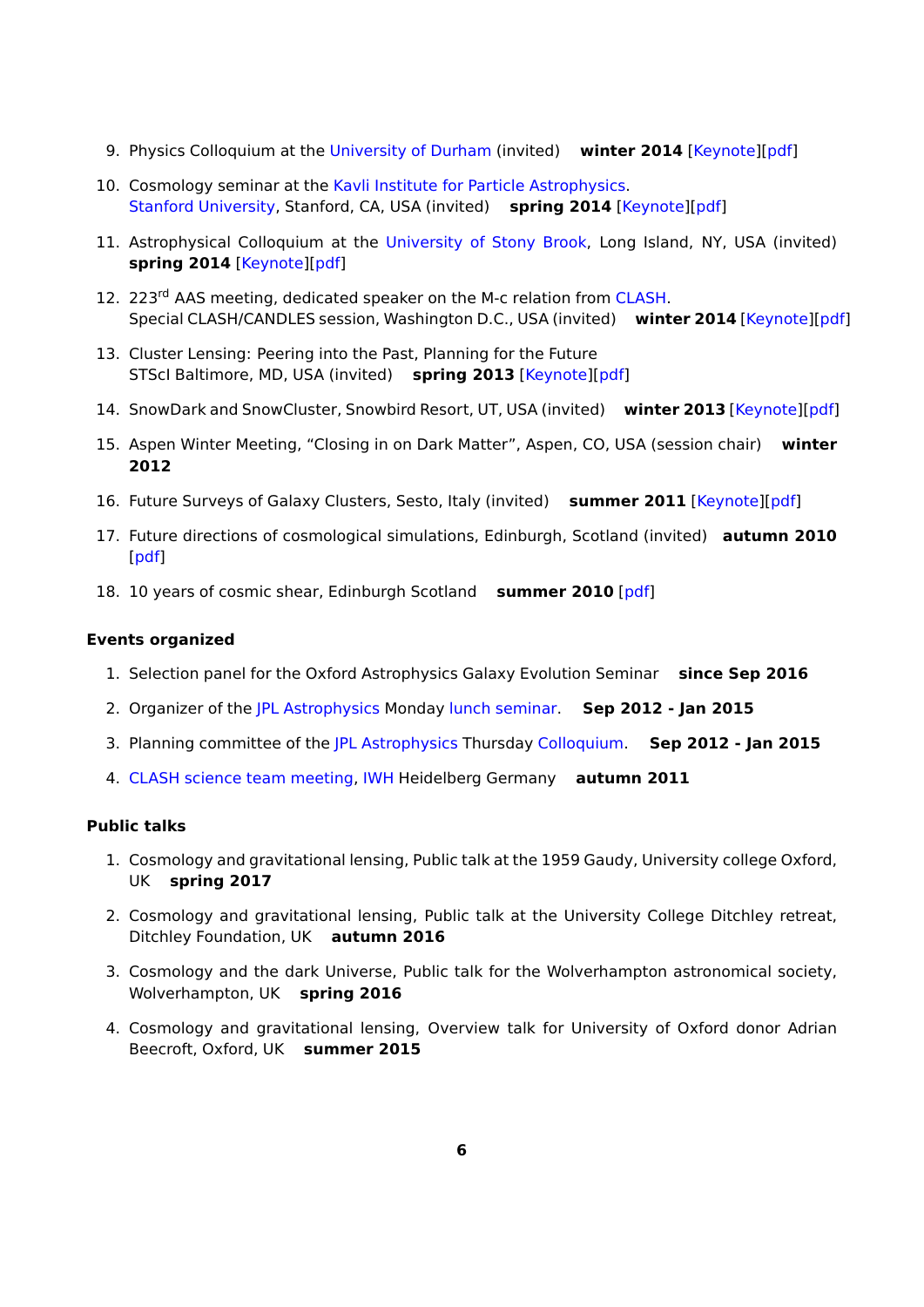- 5. LIGHT AND DARK ENERGY the science and aesthetics of deep space, Public talk and exhibition at Pasadena City College with artist [David Em,](mailto:davidem.em2@gmail.com) Pasadena CA, **winter 2012**.
- 6. Cosmic collisions of dark matter, Public talk at the planetarium, Berlin/Germany, **autumn 2011**
- 7. Pandora's Cluster: a cosmic crash test , Public talk in front of US DAAD-RISE scholars, Heidelberg/Germany, **autumn 2011**
- 8. Gravitational lenses A peek into the dark side of the Universe, Public talk at the astronomia exhibition, Ravensburg/Germany, **summer 2009**
- 9. The dark side of the Universe Dark matter and dark energy, Public talk at the astronomia exhibition, Ravensburg/Germany, **summer 2009**

## <span id="page-6-0"></span>**1.8 Language and IT-Skills**

Languages

- 1. German (native)
- 2. English (fluent)
- 3. French (basic knowledge)
- 4. Italian (basic knowledge)

Fully responsible for the IT at [ITA](http://www.ita.uni-heidelberg.de) Heidelberg between 2010 and 2011. This includes system administration of desktop machines, compute servers, infrastructure servers and network equipment. For further reference contact [Prof. Matthias Bartelmann](mailto:bartelmann@uni-heidelberg.de) and [Prof. Ralf Klessen.](mailto:klessen@uni-heidelberg.de)

Programming languages and mathematical environments

- 1. C++ (native), C (native), Python (advanced), Java (basic), Fortran (read only)
- 2. HTML (basic), Shell-Scripting (advanced)
- 3. Mathematica (basic), Matlab (basic), R (advanced)
- 4. A variety of mathematical libraries including [GSL,](http://www.gnu.org/software/gsl/) [FFTW,](http://www.fftw.org/) [LAPACK,](http://www.netlib.org/lapack/) [OpenCV,](http://www.opencv.org) [CGAL,](http://www.cgal.org/) [FLANN,](http://www.cs.ubc.ca/research/flann) [ATLAS](http://math-atlas.sourceforge.net/) and [Boost.](http://www.boost.org/)

### Platforms

- 1. Linux/Unix (admin-level)
- 2. Mac (advanced)
- 3. Windows (if necessary)

Parallel computing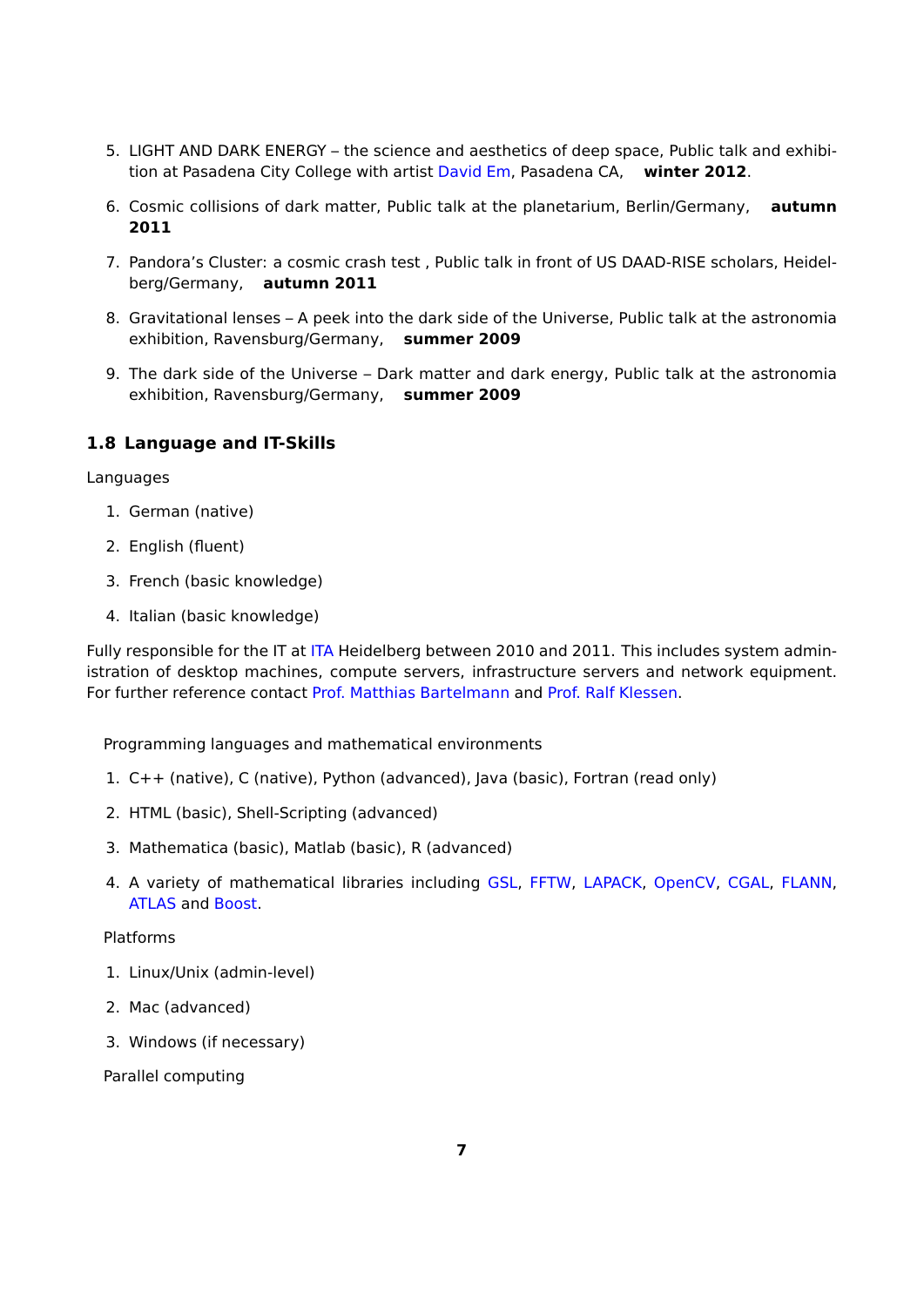- 1. GPUs using [CUDA](http://www.nvidia.com/object/cuda_home_new.html)
- 2. Shared memory using [OpenMP](http://openmp.org/wp/)
- 3. Distributed memory using [MPI](http://www.mcs.anl.gov/research/projects/mpi/)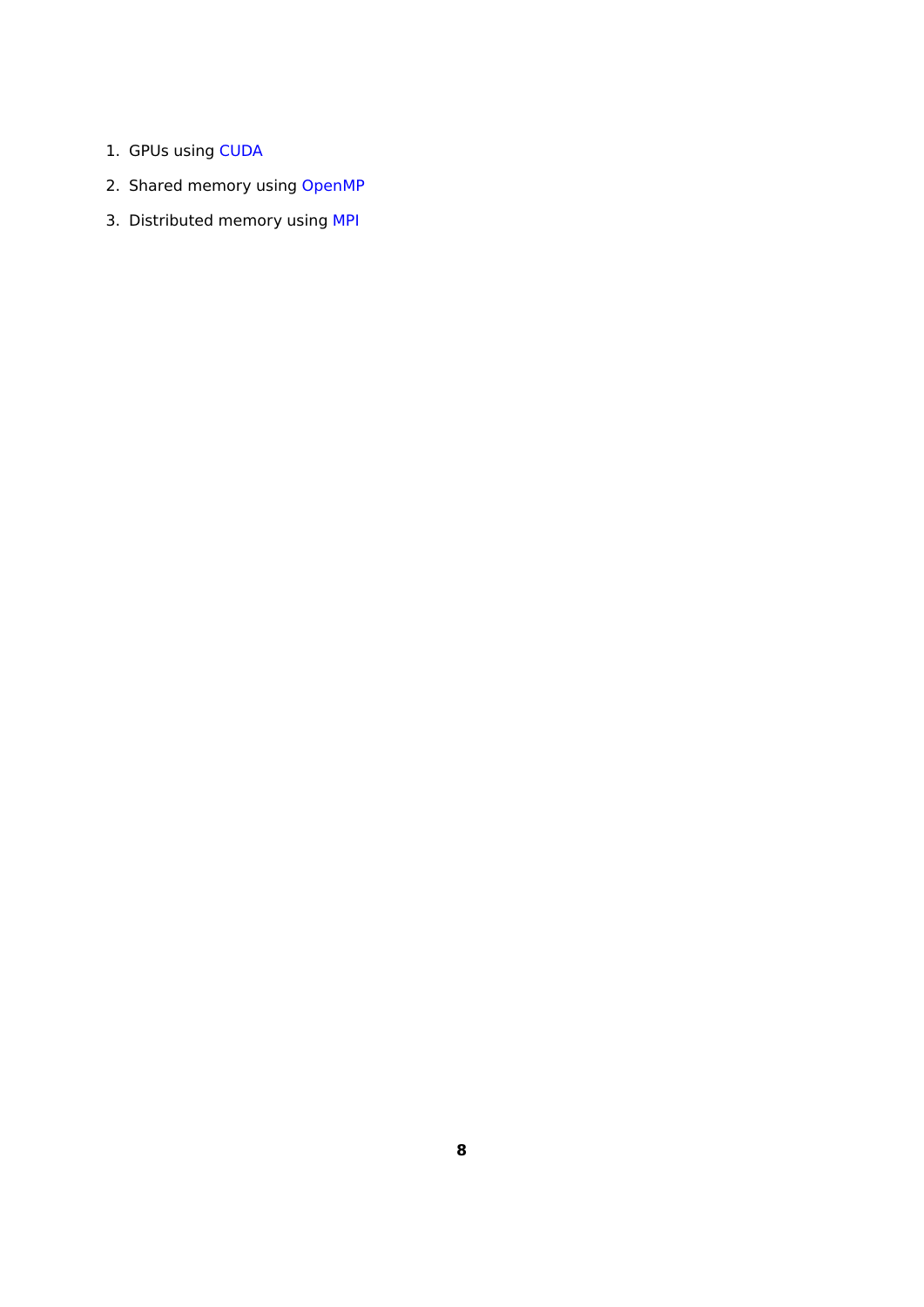## <span id="page-8-0"></span>**2 List of Publications**

## <span id="page-8-1"></span>**2.1 Theses**

- An advanced method to recover the mass distribution of galaxy clusters Doctoral thesis in Physics at the University of Heidelberg, 2010 Main supervisor (Heidelberg): Prof. Dr. [Matthias Bartelmann](mailto:bartelmann@uni-heidelberg.de) Supervisor (Bologna) : Dr. [Massimo Meneghetti](mailto:massimo.meneghetti@oabo.inaf.it) Second corrector: Prof. Dr. [Hans-Walter Rix](mailto:rix@mpia.de) Grade: magna cum laude (with high honors) http://www.ita.uni-heidelberg.de/∼[jmerten/publications/phdthesis\\_merten.pdf](http://www.ita.uni-heidelberg.de/~jmerten/publications/phdthesis_merten.pdf)
- Combining Weak and Strong Lensing for Galaxy-Cluster Mass Reconstructions Diploma thesis in Physics at the University of Heidelberg, 2008 Supervisor: Prof. Dr. [Matthias Bartelmann](mailto:bartelmann@uni-heidelberg.de) Second corrector: Prof. Dr. [Joachim Wambsganß](mailto:jkw@ari.uni-heidelberg.de) Grade: 1.0 (very good) http://www.ita.uni-heidelberg.de/∼[jmerten/publications/jm\\_diploma\\_thesis.pdf](http://www.ita.uni-heidelberg.de/~jmerten/publications/jm_diploma_thesis.pdf)

## <span id="page-8-2"></span>**2.2 Scientific articles**

The following list is based NASA ADS data from **7.7.2017** and is coarsely ordered by descending year of publication. Within each year, the publications are ordered by descending number of citations, which is shown in brackets after the respective publication title.

## **Summary**

• Number of articles: 57

• h-index: 31

- Number of citations: 2927
- Average number of citations: 57
- 100+ cited [first author] publications: 8 [1]
- 50+ cited publications: 25 [3]

## **2017**

1. KiDS-450: Cosmological parameter constraints from tomographic weak gravitational lensing (70)

Hildebrandt, H.; Viola, M.; Heymans, C.; Joudaki, S.; Kuijken, K.; Blake, C.; Erben, T.; Joachimi, B.; Klaes, D.; Miller, L.; Morrison, C. B.; Nakajima, R.; Verdoes Kleijn, G.; Amon, A.; Choi, A.; Covone, G.; de Jong, J. T. A.; Dvornik, A.; Fenech Conti, I.; Grado, A. Harnois-DÃl'raps, J.; Herbonnet, R.; Hoekstra, H.; Köhlinger, F.; McFarland, J.; Mead, A.; **Merten, J.**; Napolitano, N.; Peacock, J. A.; Radovich, M.; Schneider, P.; Simon, P.; Valentijn, E. A.; van den Busch, J. L.; van Uitert, E.; Van Waerbeke, L.

2017, Monthly Notices of the Royal Astronomical Society, vol. 465, issue 2, pp. 1454-1498 [\[NASA ADS\]](http://adsabs.harvard.edu/abs/2017MNRAS.465.1454H)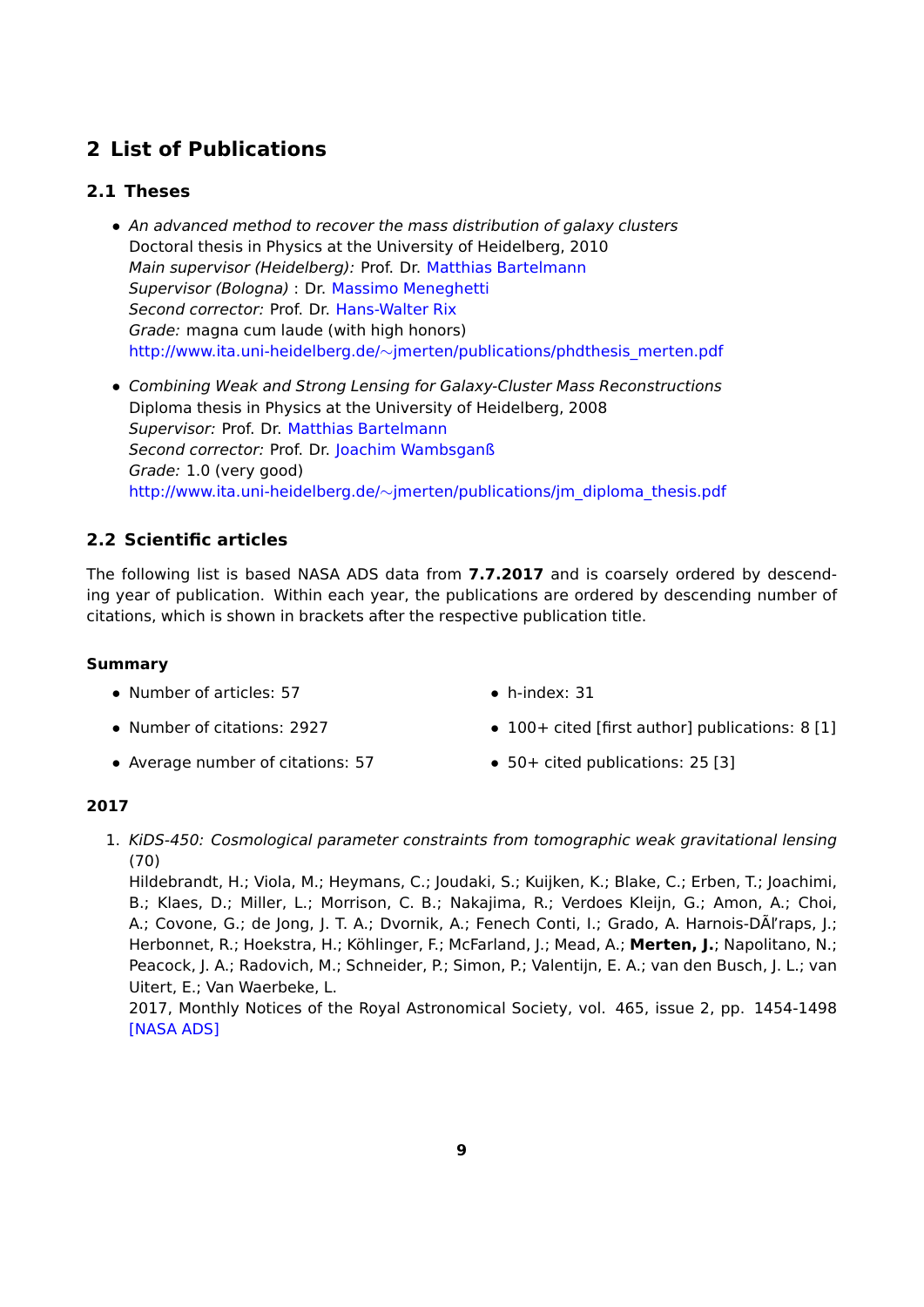2. Calibration of weak-lensing shear in the Kilo-Degree Survey (18) Fenech Conti, Ian; Herbonnet, Ricardo; Hoekstra, Henk; **Merten, Julian**; Miller, Lance; Viola, Massimo

2017, Monthly Notices of the Royal Astronomical Society, 467, 1627 [\[NASA ADS\]](http://adsabs.harvard.edu/doi/10.1093/mnras/stx200)

3. KiDS-450: The tomographic weak lensing power spectrum and constraints on cosmological parameters (2) Köhlinger, F.; Viola, M.; Joachimi, B.; Hoekstra, H.; van Uitert, E.; Hildebrandt, H.; Choi, A.; Erben, T.; Heymans, C.; Joudaki, S.; Klaes, D.; Kuijken, K.; **Merten, J.**; Miller, L.; Schneider, P.; Valentijn, E. A.

2017, Submitted to the Monthly Notices of the Royal Astronomical Society [\[NASA ADS\]](https://ui.adsabs.harvard.edu/#abs/2017arXiv170602892K/abstract)

- 4. Chandra and JVLA Observations of HST Frontier Fields Cluster MACS J0717.5+3745 (2) van Weeren, R. J.; Ogrean, G. A.; Jones, C.; Forman, W. R.; Andrade-Santos, F.; Pearce, Connor J. J.; Bonafede, A.; Brüggen, M.; Bulbul, E.; Clarke, T. E.; Churazov, E.; David, L.; Dawson, W. A.; Donahue, M.; Goulding, A.; Kraft, R. P.; Mason, B.; **Merten, J.**; Mroczkowski, T.; Nulsen, P. E. J.; Rosati, P.; Roediger, E.; Randall, S. W.; Sayers, J.; Umetsu, K.; Vikhlinin, A.; Zitrin, A. 2017, The Astrophysical Journal, Volume 835, Issue 2, article id. 197, 16 pp. [\[NASA ADS\]](http://adsabs.harvard.edu/abs/2017ApJ...835..197V)
- 5. CLUMP-3D. Three dimensional lensing and multi-probe analysis of MACS J1206.2-0847, a remarkably regular cluster (1) Sereno, Mauro; Ettori, Stefano; Meneghetti, Massimo; Sayers, Jack; Umetsu, Keiichi; **Merten, Julian**; Chiu, I-Non; Zitrin, Adi 2017, Monthly Notices of the Royal Astronomical Society, in press [\[NASA ADS\]](http://adsabs.harvard.edu/abs/2017arXiv170200795S)
- 6. KiDS-450: Tomographic Cross-Correlation of Galaxy Shear with Planck Lensing (1) Harnois-Déraps, Joachim; Tröster, Tilman; Chisari, Nora Elisa; Heymans, Catherine; van Waerbeke, Ludovic; Asgari, Marika; Bilicki, Maciej; Choi, Ami; Hildebrandt, Hendrik; Hoekstra, Henk; Joudaki, Shahab; Kuijken, Konrad; **Merten, Julian**; Miller, Lance; Robertson, Naomi; Schneider, Peter; Viola, Massimo

2017, Submitted to the Monthly Notices of the Royal Astronomical Society [\[NASA ADS\]](https://ui.adsabs.harvard.edu/#abs/2017arXiv170303383H/abstract)

7. The third data release of the Kilo-Degree Survey and associated data products (1) de Jong, J. T. A.; Verdoes Kleijn, G. A.; Erben, T.; Hildebrandt, H.; Kuijken, K.; Sikkema, G.; Brescia, M.; Bilicki, M.; Napolitano, N. R.; Amaro, V.; Begeman, K. G.; Boxhoorn, D. R.; Buddelmeijer, H.; Cavuoti, S.; Getman, F.; Grado, A.; Helmich, E.; Huang, Z.; Irisarri, N.; La Barbera, F.; Longo, G.; McFarland, J. P.; Nakajima, R.; Paolillo, M.; Puddu, E.; Radovich, M.; Rifatto, A.; Tortora, C.; Valentijn, E. A.; Vellucci, C.; Vriend, W-J.; Amon, A.; Blake, C.; Choi, A.; Fenech Conti, I.; Herbonnet, R.; Heymans, C.; Hoekstra, H.; Klaes, D.; **Merten, J.**; Miller, L.; Schneider, P.; Viola, M.

2017, submitted to the Astronomy & Astrophysics [\[NASA ADS\]](http://adsabs.harvard.edu/abs/2017arXiv170302991D)

8. KiDS-450: Tomographic Cross-Correlation of Galaxy Shear with Planck Lensing (0) Harnois-Déraps, Joachim; Tröster, Tilman; Chisari, Nora Elisa; Heymans, Catherine; van Waerbeke, Ludovic; Asgari, Marika; Bilicki, Maciej; Choi, Ami; Hildebrandt, Hendrik; Hoekstra, Henk; Joudaki, Shahab; Kuijken, Konrad; **Merten, Julian**; Miller, Lance; Robertson, Naomi;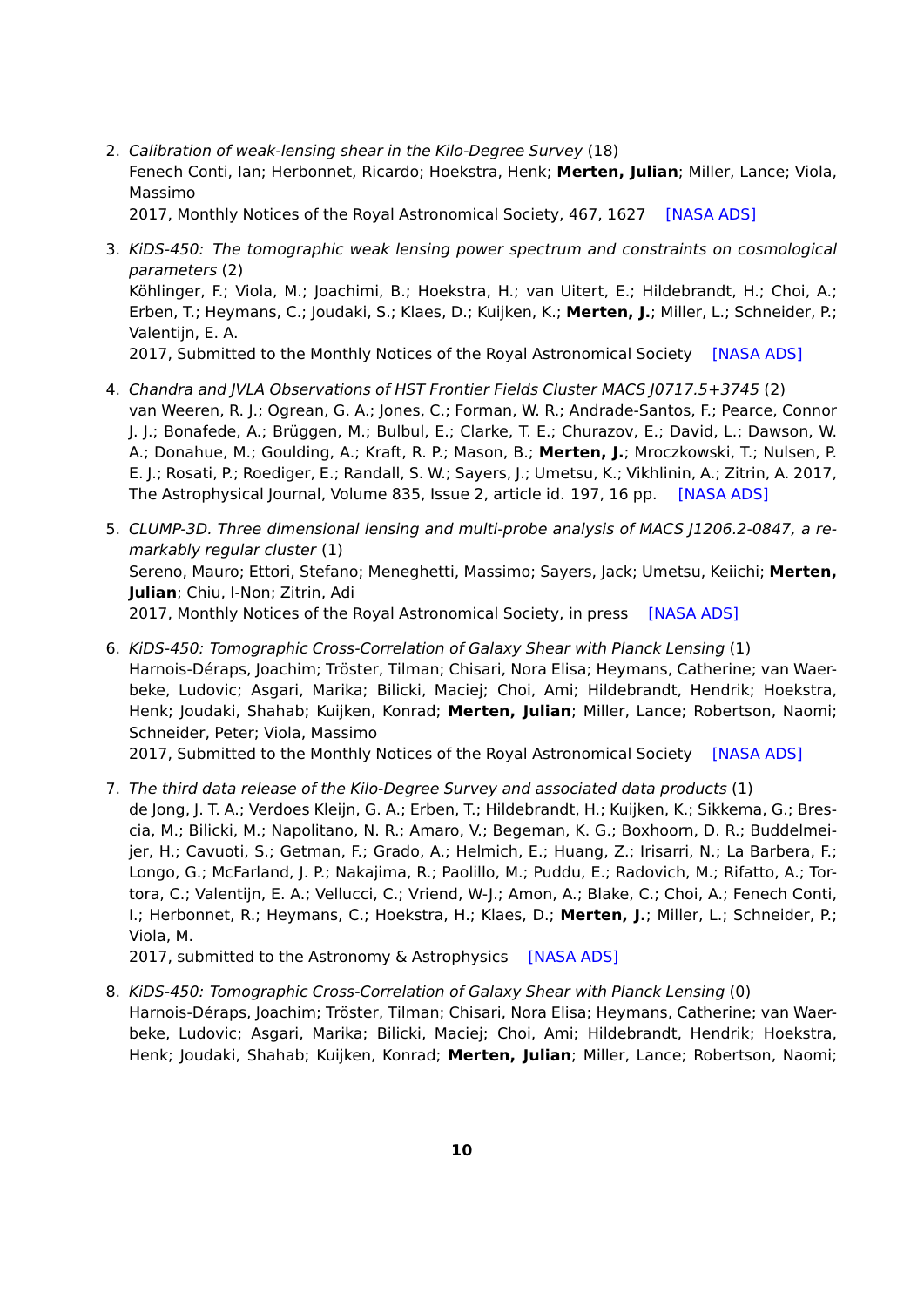Schneider, Peter; Viola, Massimo 2017, submitted to the Monthly Notices of the Royal Astronomical Society [\[NASA ADS\]](http://adsabs.harvard.edu/abs/2017arXiv170303383H)

- 9. CLASH: accurate photometric redshifts with 14 HST bands in massive galaxy cluster cores (0) Molino, A.; Benítez, N.; Ascaso, B.; Coe, D.; Postman, M.; Jouvel, S.; Host, O.; Lahav, O.; Seitz, S.; Medezinski, E.; Rosati, P.; Schoenell, W.; Koekemoer, A.; Jimenez-Teja, Y.; Broadhurst, T.; Melchior, P.; Balestra, I.; Bartelmann, M.; Bouwens, R.; Bradley, L. Czakon, N.; Donahue, M.; Ford, H.; Graur, O.; Graves, G.; Grillo, C.; Infante, L.; Jha, S. W.; Kelson, D.; Lazkoz, R.; Lemze, D.; Maoz, D.; Mercurio, A.; Meneghetti, M.; **Merten, J.**; Moustakas, L.; Nonino, M.; Orgaz, S.; Riess, A.; Rodney, S.; Sayers, J.; Umetsu, K.; Zheng, W.; Zitrin, A. 2017, Monthly Notices of the Royal Astronomical Society, 470, 95 [\[NASA ADS\]](https://ui.adsabs.harvard.edu/#abs/2017MNRAS.470...95M/abstract)
- 10. KiDS+GAMA: Cosmology constraints from a joint analysis of cosmic shear, galaxy-galaxy lensing and angular clustering (0)

van Uitert, Edo; Joachimi, Benjamin; Joudaki, Shahab; Heymans, Catherine; Köhlinger, Fabian; Asgari, Marika; Blake, Chris; Choi, Ami; Erben, Thomas; Farrow, Daniel J.; Harnois-Déraps, Joachim; Hildebrandt, Hendrik; Hoekstra, Henk; Kitching, Thomas D.; Klaes, Dominik; Kuijken, Konrad; **Merten, Julian**; Miller, Lance; Nakajima, Reiko; Schneider, Peter Valentijn, Edwin; Viola, Massimo

2017, submitted to the Monthly Notices of the Royal Astronomical Society [\[NASA ADS\]](https://ui.adsabs.harvard.edu/#abs/2017arXiv170605004V/abstract)

11. Characterising dark matter haloes with computer vision (0) **Merten, Julian**; Llorens, Quim; Winther, Hans 2017, submitted to Astronomy & Computing [\[NASA ADS\]](https://ui.adsabs.harvard.edu/#abs/2017arXiv170405072M/abstract)

### **2016**

- 1. CLASH: Joint Analysis of Strong-Lensing, Weak-Lensing Shear and Magnification Data for 20 Galaxy Clusters (62) Umetsu, Keiichi; Zitrin, Adi; Gruen, Daniel; **Merten, Julian**; Donahue, Megan; Postman, Marc 2016, The Astrophysical Journal, Volume 821, Issue 2, article id. 116, 29 pp. [\[NASA ADS\]](http://adsabs.harvard.edu/abs/2016ApJ...821..116U)
- 2. Frontier Fields: Subaru Weak-Lensing Analysis of the Merging Galaxy Cluster A2744 (17) Medezinski, Elinor; Umetsu, Keiichi; Okabe, Nobuhiro; Nonino, Mario; Molnar, Sandor; Massey, Richard; Dupke, Renato; **Merten, Julian** 2016, The Astrophysical Journal, Volume 817, Issue 1, article id. 24, 16 pp. [\[NASA ADS\]](https://ui.adsabs.harvard.edu/#abs/2016ApJ...817...24M/abstract)
- 3. CLASH-VLT: Dissecting the Frontier Fields Galaxy Cluster MACS J0416.1-2403 with ∼800 Spectra of Member Galaxies (14)

Balestra, I.; Mercurio, A.; Sartoris, B.; Girardi, M.; Grillo, C.; Nonino, M.; Rosati, P.; Biviano, A.; Ettori, S.; Forman, W.; Jones, C.; Koekemoer, A.; Medezinski, E.; **Merten, J.**; Ogrean, G. A.; Tozzi, P.; Umetsu, K.; Vanzella, E.; van Weeren, R. J.; Zitrin, A. Annunziatella, M.; Caminha, G. B.; Broadhurst, T.; Coe, D.; Donahue, M.; Fritz, A.; Frye, B.; Kelson, D.; Lombardi, M.; Maier, C.; Meneghetti, M.; Monna, A.; Postman, M.; Scodeggio, M.; Seitz, S.; Ziegler, B.

2016, The Astrophysical Journal Supplement Series, Volume 224, Issue 2, article id. 33, pp. [\[NASA ADS\]](https://ui.adsabs.harvard.edu/#abs/2016ApJS..224...33B/abstract)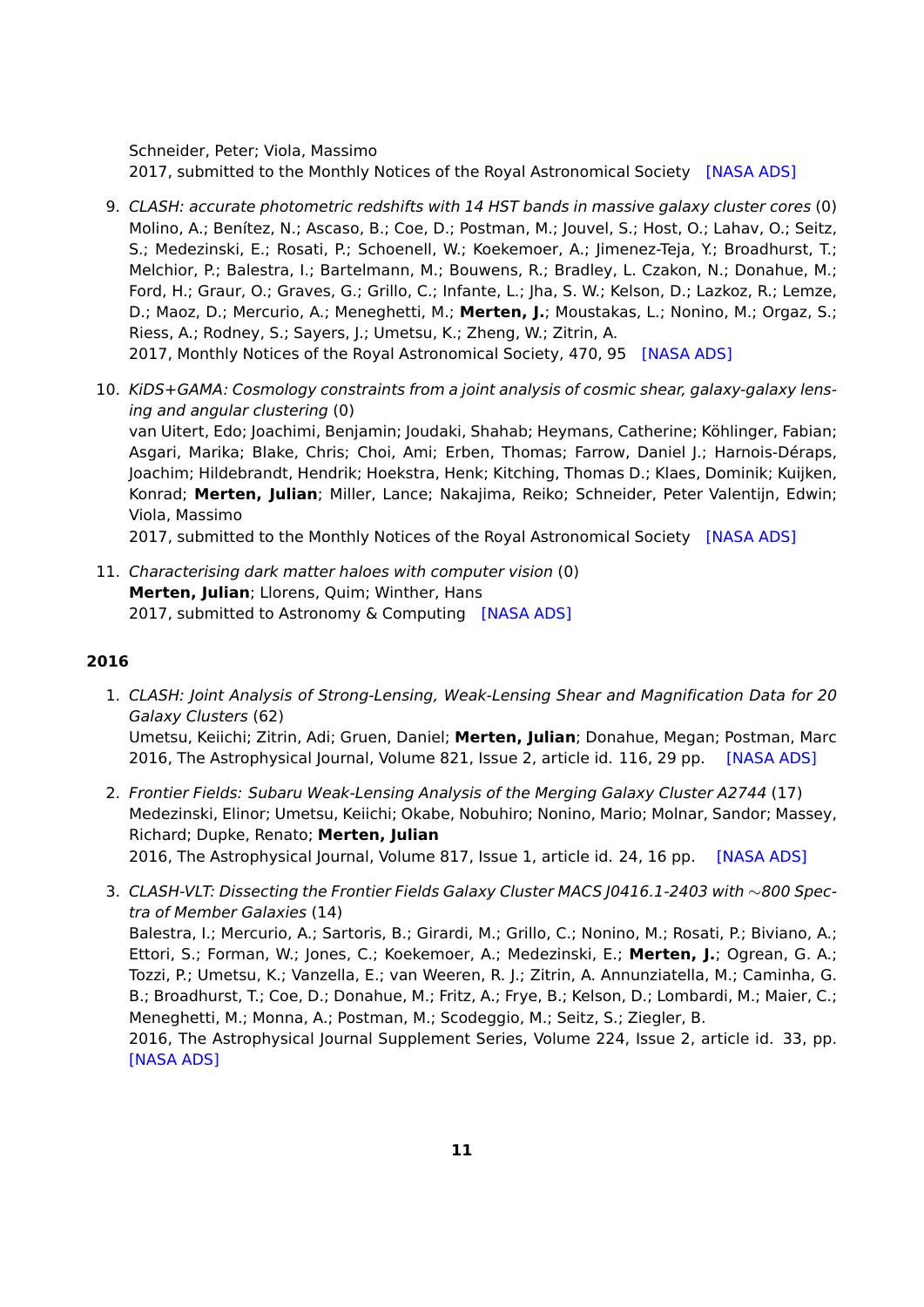- 4. The Detection and Statistics of Giant Arcs Behind CLASH Clusters (8) Xu, Bingxiao; Postman, Marc; Meneghetti, Massimo; Seitz, Stella; Zitrin, Adi; **Merten, Julian**; Maoz, Dani; Frye, Brenda; Umetsu, Keiichi; Zheng, Wei; Bradley, Larry; Vega, Jesus; Koekemoer, Anton 2016, The Astrophysical Journal, Volume 817, Issue 2, article id. 85, 25 pp. [\[NASA ADS\]](http://adsabs.harvard.edu/abs/2015arXiv151104002X)
- 5. A Comparison and Joint Analysis of Sunyaev-Zel'dovich Effect Measurements from Planck and Bolocam for a set of 47 Massive Galaxy Clusters (7) Sayers, Jack; Golwala, Sunil R.; Mantz, Adam B.; **Merten, Julian**; Molnar, Sandor M.; Naka, Michael; Pailet, Gregory; Pierpaoli, Elena; Siegel, Seth R.; Wolman, Ben 2016, The Astrophysical Journal, Volume 832, Issue 1, article id. 26, 11 pp. [\[NASA ADS\]](http://adsabs.harvard.edu/abs/2016arXiv160503541S)
- 6. The discovery of lensed radio and X-ray sources behind the Frontier Fields cluster MACS J0717.5+3745 with the JVLA and Chandra (7) van Weeren, R. J. ; Ogrean, G. A. ; Jones, C. ; Forman, W. R. ; Andrade-Santos, F. ; Bonafede, A. ; Brüggen, M. ; Bulbul, E. ; Clarke, T. E. ; Churazov, E. ; David, L. ; Dawson, W. A. ; Donahue, M. ; Goulding, A. ; Kraft, R. P. ; Mason, B. ; **Merten, J.** ; Mroczkowski, T. ; Murray, S. S. ; Nulsen, P. E. J. ; Rosati, P. ; Roediger, E. ; Randall, S. W. ; Sayers, J. ; Umetsu, K. ; Vikhlinin, A. ; Zitrin, A. 2016, The Astrophysical Journal, Volume 817, Issue 2, article id. 98, 13 pp. [\[NASA ADS\]](http://adsabs.harvard.edu/abs/2016ApJ...817...98V)
- 7. Mesh-free free-form lensing I: Methodology and application to mass reconstruction (6) **Julian Merten** 2016, Monthly Notices of the Royal Astronomical Society, vol. 461, issue 3, pp. 2328-2345 [\[NASA ADS\]](http://adsabs.harvard.edu/abs/2014arXiv1412.5186M)
- 8. Calibrating the Planck Cluster Mass Scale with CLASH (6) Penna-Lima, M.; Bartlett, J. G.; Rozo, E.; Melin, J. -B.; **Merten, J.**; Evrard, A. E.; Postman, M.; Rykoff, E. 2016, Accepted by Astronomy & Astrophysics [\[NASA ADS\]](https://ui.adsabs.harvard.edu/#abs/2016arXiv160805356P/abstract)
- 9. Frontier Fields Clusters: Deep Chandra Observations of the Complex Merger MACS J1149.6+2223 (3)

Ogrean, G. A.; van Weeren, R. J.; Jones, C.; Forman, W.; Dawson, W. A.; Golovich, N.; Andrade-Santos, F.; Murray, S. S.; Nulsen, P.; Roediger, E.; Zitrin, A.; Bulbul, E.; Kraft, R.; Goulding, A.; Umetsu, K.; Mroczkowski, T.; Bonafede, A.; Randall, S.; Sayers, J.; Churazov, E. David, L.; **Merten, J.**; Donahue, M.; Mason, B.; Rosati, P.; Vikhlinin, A.; Ebeling, H. 2016, The Astrophysical Journal, Volume 819, Issue 2, article id. 113, 10 pp. [\[NASA ADS\]](http://adsabs.harvard.edu/abs/2016ApJ...819..113O)

10. Constraints on the Mass, Concentration, and Nonthermal Pressure Support of Six CLASH Clusters from a Joint Analysis of X-ray, SZ, and Lensing Data (1) Siegel, Seth R.; Sayers, Jack; Mahdavi, Andisheh; Donahue, Megan; **Merten, Julian**; Zitrin, Adi; Meneghetti, Massimo; Umetsu, Keiichi; Czakon, Nicole G.; Golwala, Sunil R.; Postman, Marc; Koch, Patrick M.; Koekemoer, Anton M.; Lin, Kai-Yang; Melchior, Peter; Molnar, Sandor M.; Moustakas, Leonidas; Mroczkowski, Tony K.; Pierpaoli, Elena; Shitanishi, Jennifer 2016, Submited to the Astrophysical Journal [\[NASA ADS\]](https://ui.adsabs.harvard.edu/#abs/2016arXiv161205377S/abstract)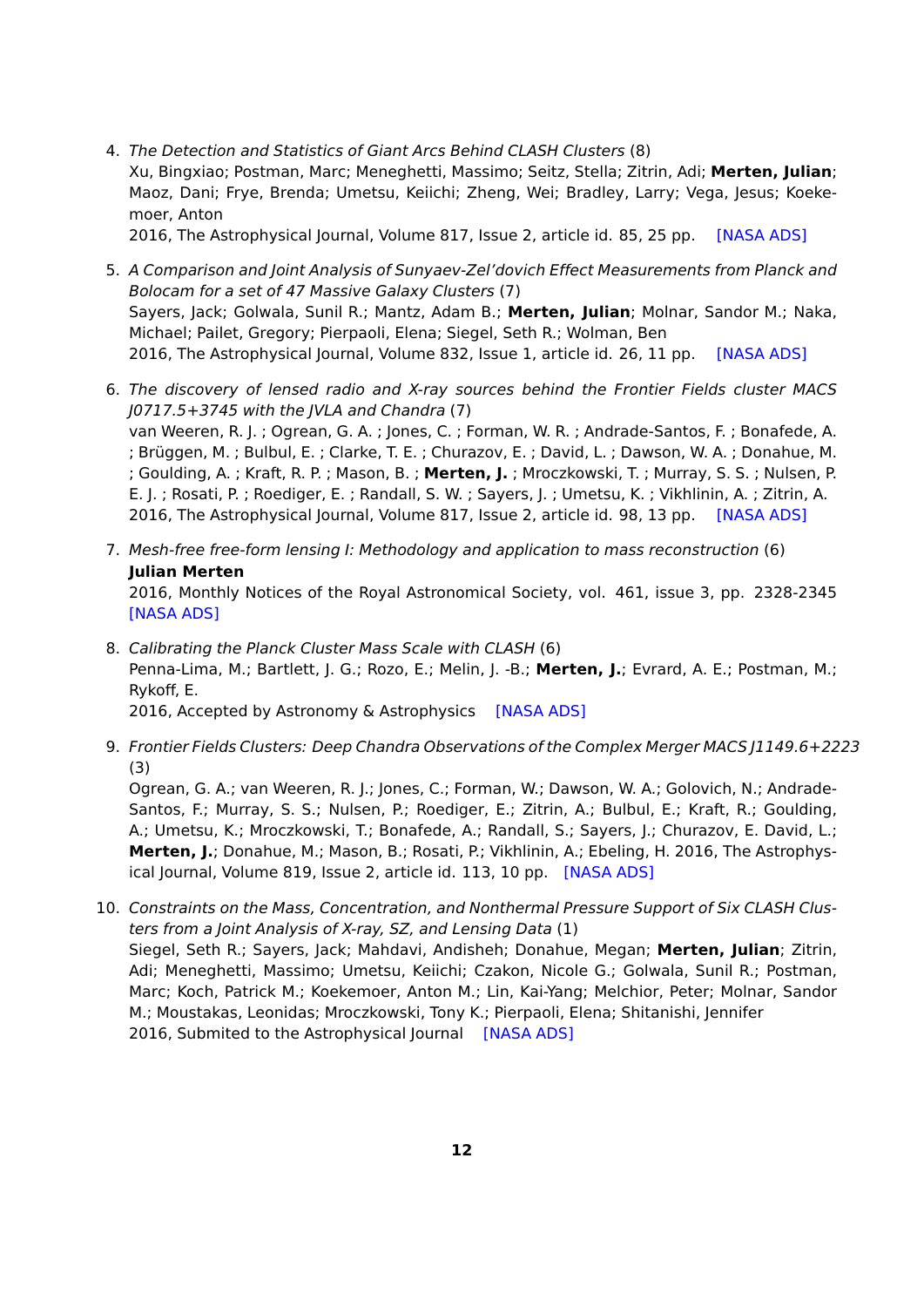### **2015**

- 1. CLASH: The Concentration-Mass Relation of Galaxy Clusters (94)
	- **Merten, J.**; Meneghetti, M.; Postman, M.; Umetsu, K.; Zitrin, A.; Medezinski, E.; Nonino, M.; Koekemoer, A.; Melchior, P.; Gruen, D.; Moustakas, L. A.; Bartelmann, M.; Host, O.; Donahue, M.; Coe, D.; Molino, A.; Jouvel, S.; Monna, A.; Seitz, S.; Czakon, N.; Lemze, D.; Sayers, J.; Balestra, I.; Rosati, P.; Benítez, N.; Biviano, A.; Bouwens, R.; Bradley, L.; Broadhurst, T.; Carrasco, M.; Ford, H.; Grillo, C.; Infante, L.; Kelson, D.; Lahav, O.; Massey, R.; Moustakas, J.; Rasia, E.; Rhodes, J.; Vega, J.; Zheng, W.

2015, The Astrophysical Journal, Volume 806, Issue 1, article id. 4, 26 pp. [\[NASA ADS\]](http://adsabs.harvard.edu/abs/2015ApJ...806....4M)

2. The behaviour of dark matter associated with four bright cluster galaxies in the 10 kpc core of Abell 3827 (83)

Massey, Richard; Williams, Liliya; Smit, Renske; Swinbank, Mark; Kitching, Thomas D.; Harvey, David; Jauzac, Mathilde; Israel, Holger; Clowe, Douglas; Edge, Alastair; Hilton, Matt; Jullo, Eric; Leonard, Adrienne; Liesenborgs, Jori; **Merten, Julian**; Mohammed, Irshad; Nagai, Daisuke; Richard, Johan; Robertson, Andrew; Saha, Prasenjit; Santana, Rebecca; Stott, John; Tittley, Eric

2015, Monthly Notices of the Royal Astronomical Society, Volume 449, Issue 4, p.3393-3406 [\[NASA ADS\]](http://adsabs.harvard.edu/abs/2015MNRAS.449.3393M)

3. Hubble Space Telescope Combined Strong and Weak Lensing Analysis of the CLASH Sample: Mass and Magnification Models and Systematic Uncertainties (76) Zitrin, Adi; Fabris, Agnese;**Merten, Julian**; Melchior, Peter; Meneghetti, Massimo; Koekemoer, Anton; Coe, Dan; Maturi, Matteo; Bartelmann, Matthias; Postman, Marc; Umetsu, Keiichi; Seidel, Gregor; Sendra, Irene; Broadhurst, Tom; Balestra, Italo; Biviano, Andrea; Grillo, Claudio; Mercurio, Amata; Nonino, Mario; Rosati, Piero; Bradley, Larry; Carrasco, Mauricio; Donahue, Megan; Ford, Holland; Frye, Brenda L.; Moustakas, John

2015, The Astrophysical Journal, Volume 801, Issue 1, article id. 44, 21 pp. [\[NASA ADS\]](http://adsabs.harvard.edu/abs/2015ApJ...801...44Z)

4. Multiple images of a highly magnified supernova formed by an early-type cluster galaxy lens (50)

Kelly, Patrick L.; Rodney, Steven A.; Treu, Tommaso; Foley, Ryan J.; Brammer, Gabriel; Schmidt, Kasper B.; Zitrin, Adi; Sonnenfeld, Alessandro; Strolger, Louis-Gregory; Graur, Or; Filippenko, Alexei V.; Jha, Saurabh W.; Riess, Adam G.; Bradac, Marusa; Weiner, Benjamin J.; Scolnic, Daniel; Malkan, Matthew A.; von der Linden, Anja; Trenti, Michele; Hjorth, Jens; Gavazzi, Raphael; Fontana, Adriano; **Merten, Julian**; McCully, Curtis; Jones, Tucker; Postman, Marc; Dressler, Alan; Patel, Brandon; Cenko, S. Bradley; Graham, Melissa L.; Tucker, Bradley E. 2015, Science, Volume 347, Issue 6226, pp. 1123-1126 [\[NASA ADS\]](http://adsabs.harvard.edu/abs/2015Sci...347.1123K)

5. Illuminating a Dark Lens : A Type Ia Supernova Magnified by the Frontier Fields Galaxy Cluster Abell 2744 (24)

Rodney, Steven A.; Patel, Brandon; Scolnic, Daniel; Foley, Ryan J.; Molino, Alberto; Brammer, Gabriel; Jauzac, Mathilde; Bradac, Marusa; Coe, Dan; Broadhurst, Tom; Diego, Jose M.; Graur, Or; Hjorth, Jens; Hoag, Austin; Jha, Saurabh W.; Johnson, Traci L.; Kelly, Patrick; Lam, Daniel; McCully, Curtis; Medezinski, Elinor; Meneghetti, Massimo; **Merten, Julian**; Richard, Johan; Riess, Adam; Sharon, Keren; Strolger, Louis-Gregory; Treu, Tommaso; Wang, Xin; Williams,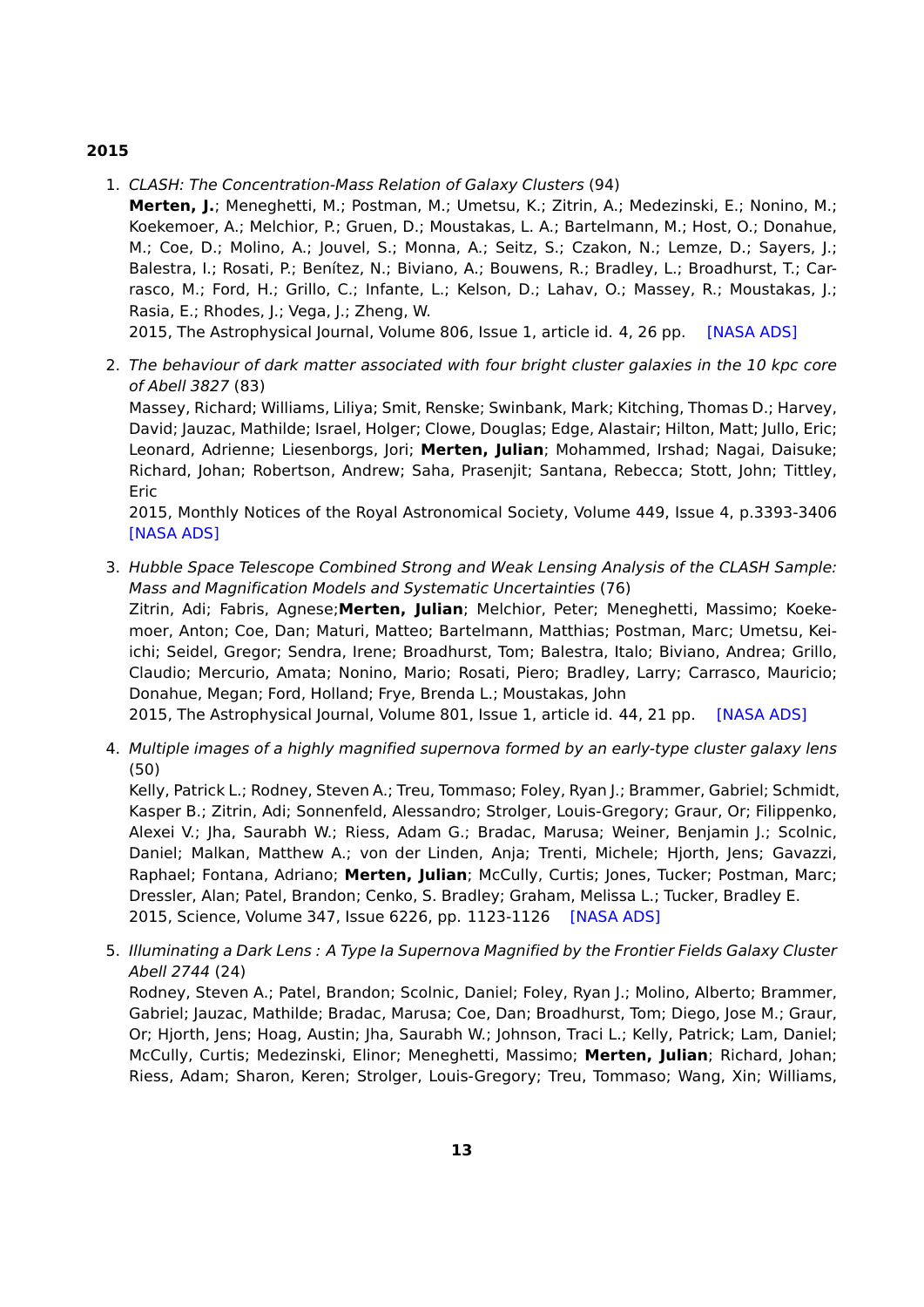Liliya L. R.; Zitrin, Adi

2015, The Astrophysical Journal, Volume 811, Issue 1, article id. 70, 19 pp [\[NASA ADS\]](http://adsabs.harvard.edu/abs/2015arXiv150506211R)

6. Frontier Fields Clusters: Chandra and JVLA View of the Pre-Merging Cluster MACS J0416.1- 2403 (20)

Ogrean, G.; van Weeren, R.; Jones, C.; Clarke, T. E.; Sayers, J.; Mroczkowski, T.; Nulsen, P. E. J.; Forman, W.; Murray, S. S.; Pandey-Pommier, M.; Randall, S.; Churazov, E.; Bonafede, A.; Kraft, R.; David, L.; Andrade-Santos, F.; **Merten, J.**; Zitrin, A.; Umetsu, K.; Goulding, A.; Roediger, E.; Bagchi, J.; Bulbul, E.; Donahue, M.; Ebeling, H.; Johnston-Hollitt, M.; Mason, B.; Rosati, P.; Vikhlinin, A. 2015, The Astrophysical Journal, Volume 812, Issue 2, article id. 153, 19 pp. [\[NASA ADS\]](http://adsabs.harvard.edu/abs/2015ApJ...812..153O)

7. Galaxy cluster lensing masses in modified lensing potentials (16) Barreira, Alexandre; Li, Baojiu; Jennings, Elise; **Merten, Julian**; King, Lindsay; Baugh, Carlton; Pascoli, Silvia 2015, Monthly Notices of the Royal Astronomical Society, Volume 454, Issue 4, p.4085-4102 [\[NASA ADS\]](http://adsabs.harvard.edu/abs/2015MNRAS.454.4085B)

## **2014**

1. A Census of Star-forming Galaxies in the  $z \sim 9$ -10 Universe based on HST+Spitzer Observations over 19 Clash Clusters: Three Candidate z ~ 9-10 Galaxies and Improved Constraints on the Star Formation Rate Density at  $z \sim 9.2$  (114)

Bouwens, R. J.; Bradley, L.; Zitrin, A.; Coe, D.; Franx, M.; Zheng, W.; Smit, R.; Host, O.; Postman, M.; Moustakas, L.; Labbé, I.; Carrasco, M.; Molino, A.; Donahue, M.; Kelson, D. D.; Meneghetti, M.; Benítez, N.; Lemze, D.; Umetsu, K.; Broadhurst, T.; Moustakas, J.; Rosati, P.; Jouvel, S.; Bartelmann, M.; Ford, H.; Graves, G.; Grillo, C.; Infante, L.; Jimenez-Teja, Y.; Lahav, O.; Maoz, D.; Medezinski, E.; Melchior, P.; **Merten, J.**; Nonino, M.; Ogaz, S.; Seitz, S.

2014, The Astrophysical Journal, Volume 795, Issue 2, article id. 126, 20 pp. [\[NASA ADS\]](http://adsabs.harvard.edu/abs/2014ApJ...795..126B)

2. CLASH: Weak-lensing Shear-and-magnification Analysis of 20 Galaxy Clusters (111) Umetsu, Keiichi; Medezinski, Elinor; Nonino, Mario; **Merten, Julian**; Postman, Marc; Meneghetti, Massimo; Donahue, Megan; Czakon, Nicole; Molino, Alberto; Seitz, Stella; Gruen, Daniel; Lemze, Doron; Balestra, Italo; Benítez , Narciso; Biviano, Andrea; Broadhurst, Tom; Ford, Holland; Grillo, Claudio; Koekemoer, Anton; Melchior, Peter; Mercurio, Amata; Moustakas, John; Rosati, Piero; Zitrin, Adi

2014, The Astrophysical Journal, Volume 795, Issue 2, article id. 163, 25 pp. [\[NASA ADS\]](http://adsabs.harvard.edu/abs/2014ApJ...795..163U)

3. Evidence for Ubiquitous High-equivalent-width Nebular Emission in  $z \sim 7$  Galaxies: Toward a Clean Measurement of the Specific Star-formation Rate Using a Sample of Bright, Magnified Galaxies (87)

Smit, R.; Bouwens, R. J.; Labbe', I.; Zheng, W.; Bradley, L.; Donahue, M.; Lemze, D.; Moustakas, J.; Umetsu, K.; Zitrin, A.; Coe, D.; Postman, M.; Gonzalez, V.; Bartelmann, M.; Benítez, N.; Broadhurst, T.; Ford, H.; Grillo, C.; Infante, L.; Jimenez-Teja, Y.; Jouvel, S.; Kelson, D. D.; Lahav, O.; Maoz, D.; Medezinski, E.; Melchior, P.; Meneghetti, M.; **Merten, J.**; Molino, A.; Moustakas, L. A.; Nonino, M.; Rosati, P.; Seitz, S.

2014, The Astrophysical Journal, Volume 784, Issue 1, article id. 58, 8 pp., [\[NASA ADS\]](http://adsabs.harvard.edu/abs/2014ApJ...784...58S)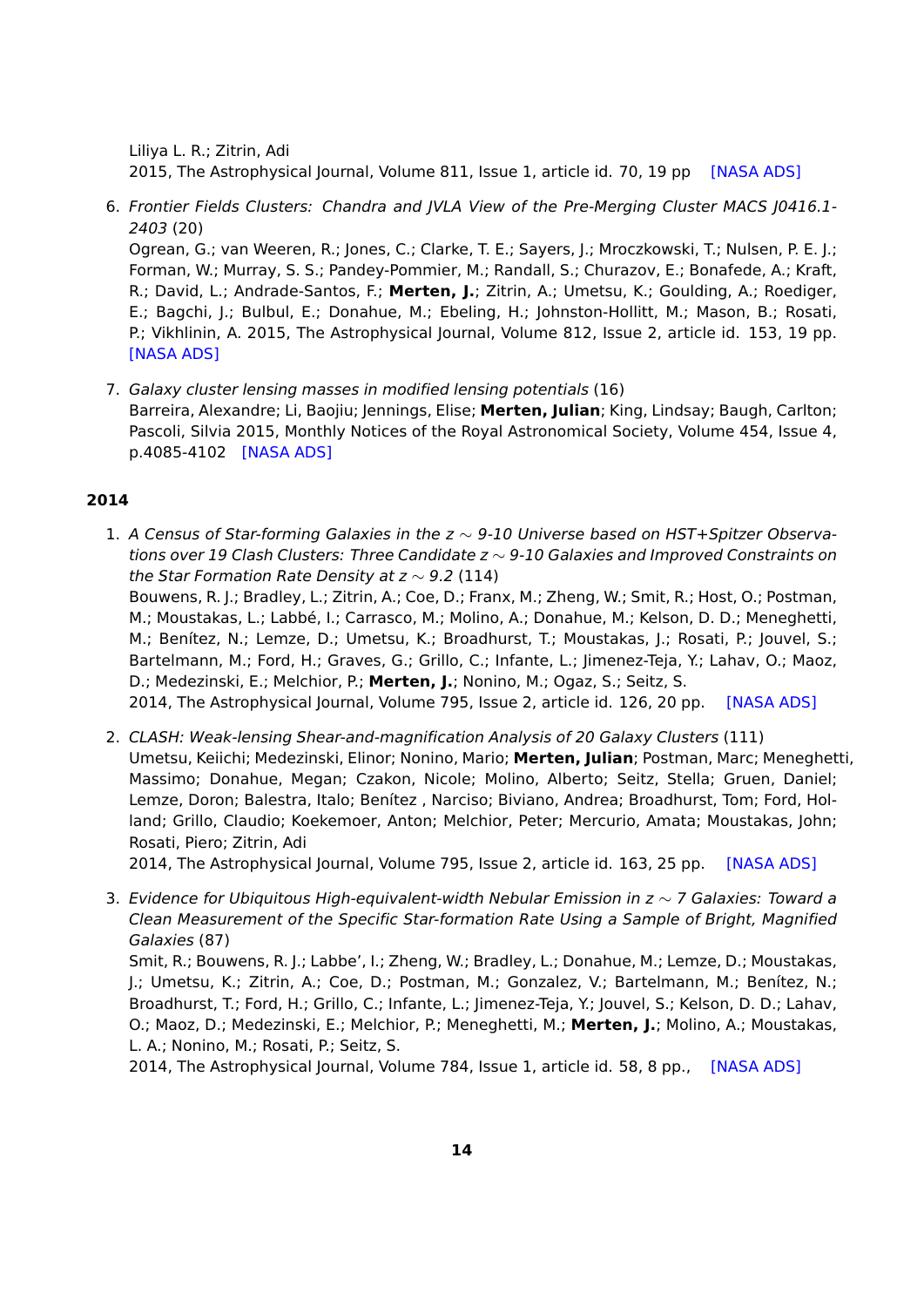4. CLASH: A Census of Magnified Star-forming Galaxies at z ∼ 6-8 (70)

Bradley, L. D.; Zitrin, A.; Coe, D.; Bouwens, R.; Postman, M.; Balestra, I.; Grillo, C.; Monna, A.; Rosati, P.; Seitz, S.; Host, O.; Lemze, D.; Moustakas, J.; Moustakas, L. A.; Shu, X.; Zheng, W.; Broadhurst, T.; Carrasco, M.; Jouvel, S.; Koekemoer, A.; Medezinski, E.; Meneghetti, M.; Nonino, M.; Smit, R.; Umetsu, K.; Bartelmann, M.; Benítez , N.; Donahue, M.; Ford, H.; Infante, L.; Jimenez-Teja, Y.; Kelson, D.; Lahav, O.; Maoz, D.; Melchior, P.; **Merten, J.**; Molino, A. 2014, The Astrophysical Journal, Volume 795, Issue 2, article id. 126, 20 pp. [\[NASA ADS\]](http://adsabs.harvard.edu/abs/2014ApJ...795..126B)

- 5. The MUSIC of CLASH: Predictions on the Concentration-Mass Relation (59) Meneghetti, M.; Rasia, E.; Vega, J.; **Merten, J.**; Postman, M.; Yepes, G.; Sembolini, F.; Donahue, M.; Ettori, S.; Umetsu, K.; Balestra, I.; Bartelmann, M.; Benítez, N.; Biviano, A.; Bouwens, R.; Bradley, L.; Broadhurst, T.; Coe, D.; Czakon, N.; De Petris, M.; Ford, H.; Giocoli, C.; Gottlöber, S.; Grillo, C.; Infante, L.; Jouvel, S.; Kelson, D.; Koekemoer, A.; Lahav, O.; Lemze, D.; Medezinski, E.; Melchior, P.; Mercurio, A.; Molino, A.; Moscardini, L.; Monna, A.; Moustakas, J.; Moustakas, L. A.; Nonino, M.; Rhodes, J.; Rosati, P.; Sayers, J.; Seitz, S.; Zheng, W.; Zitrin, A. 2014, The Astrophysical Journal, Volume 797, Issue 1, article id. 34, 21 pp. [\[NASA ADS\]](http://adsabs.harvard.edu/abs/2014ApJ...797...34M)
- 6. CLASH-X: A Comparison of Lensing and X-Ray Techniques for Measuring the Mass Profiles of Galaxy Clusters (54) Donahue, Megan; Voit, G. Mark; Mahdavi, Andisheh; Umetsu, Keiichi; Ettori, Stefano; **Merten,**

**Julian**; Postman, Marc; Hoffer, Aaron; Baldi, Alessandro; Coe, Dan; Czakon, Nicole; Bartelmann, Mattias; Benitez, Narciso; Bouwens, Rychard; Bradley, Larry; Broadhurst, Tom; Ford, Holland; Gastaldello, Fabio; Grillo, Claudio; Infante, Leopoldo; Jouvel, Stephanie; Koekemoer, Anton; Kelson, Daniel; Lahav, Ofer; Lemze, Doron; Medezinski, Elinor; Melchior, Peter; Meneghetti, Massimo; Molino, Alberto; Moustakas, John; Moustakas, Leonidas A.; Nonino, Mario; Rosati, Piero; Sayers, Jack; Seitz, Stella; Van der Wel, Arjen; Zheng, Wei; Zitrin, Adi 2014, The Astrophysical Journal, Volume 794, Issue 2, article id. 136, 21 pp. [\[NASA ADS\]](http://adsabs.harvard.edu/abs/2014ApJ...794..136D)

7. CLASH: z ∼ 6 young galaxy candidate quintuply lensed by the frontier field cluster RXC J2248.7-4431 (40)

Monna, A.; Seitz, S.; Greisel, N.; Eichner, T.; Drory, N.; Postman, M.; Zitrin, A.; Coe, D.; Halkola, A.; Suyu, S. H.; Grillo, C.; Rosati, P.; Lemze, D.; Balestra, I.; Snigula, J.; Bradley, L.; Umetsu, K.; Koekemoer, A.; Kuchner, U.; Moustakas, L.; Bartelmann, M.; Benítez, N.; Bouwens, R.; Broadhurst, T.; Donahue, M.; Ford, H.; Host, O.; Infante, L.; Jimenez-Teja, Y.; Jouvel, S.; Kelson, D.; Lahav, O.; Medezinski, E.; Melchior, P.; Meneghetti, M.; **Merten, J.**; Molino, A.; Moustakas, J.; Nonino, M.; Zheng, W.

2014, Monthly Notices of the Royal Astronomical Society, Volume 438, Issue 2, p.1417-1434, [\[NASA ADS\]](http://adsabs.harvard.edu/abs/2014MNRAS.438.1417M)

8. Three Gravitationally Lensed Supernovae behind CLASH Galaxy Clusters (29)

Patel, Brandon; McCully, Curtis; Jha, Saurabh W.; Rodney, Steven A.; Jones, David O.; Graur, Or; **Merten, Julian**; Zitrin, Adi; Riess, Adam G.; Matheson, Thomas; Sako, Masao; Holoien, Thomas W.-S.; Postman, Marc; Coe, Dan; Bartelmann, Matthias; Balestra, Italo; Benítez, Narciso; Bouwens, Rychard; Bradley, Larry; Broadhurst, Tom; Cenko, S. Bradley; Donahue, Megan; Filippenko, Alexei V.; Ford, Holland; Garnavich, Peter; Grillo, Claudio; Infante, Leopoldo; Jouvel, Stéphanie; Kelson, Daniel; Koekemoer, Anton; Lahav, Ofer; Lemze, Doron; Maoz, Dan;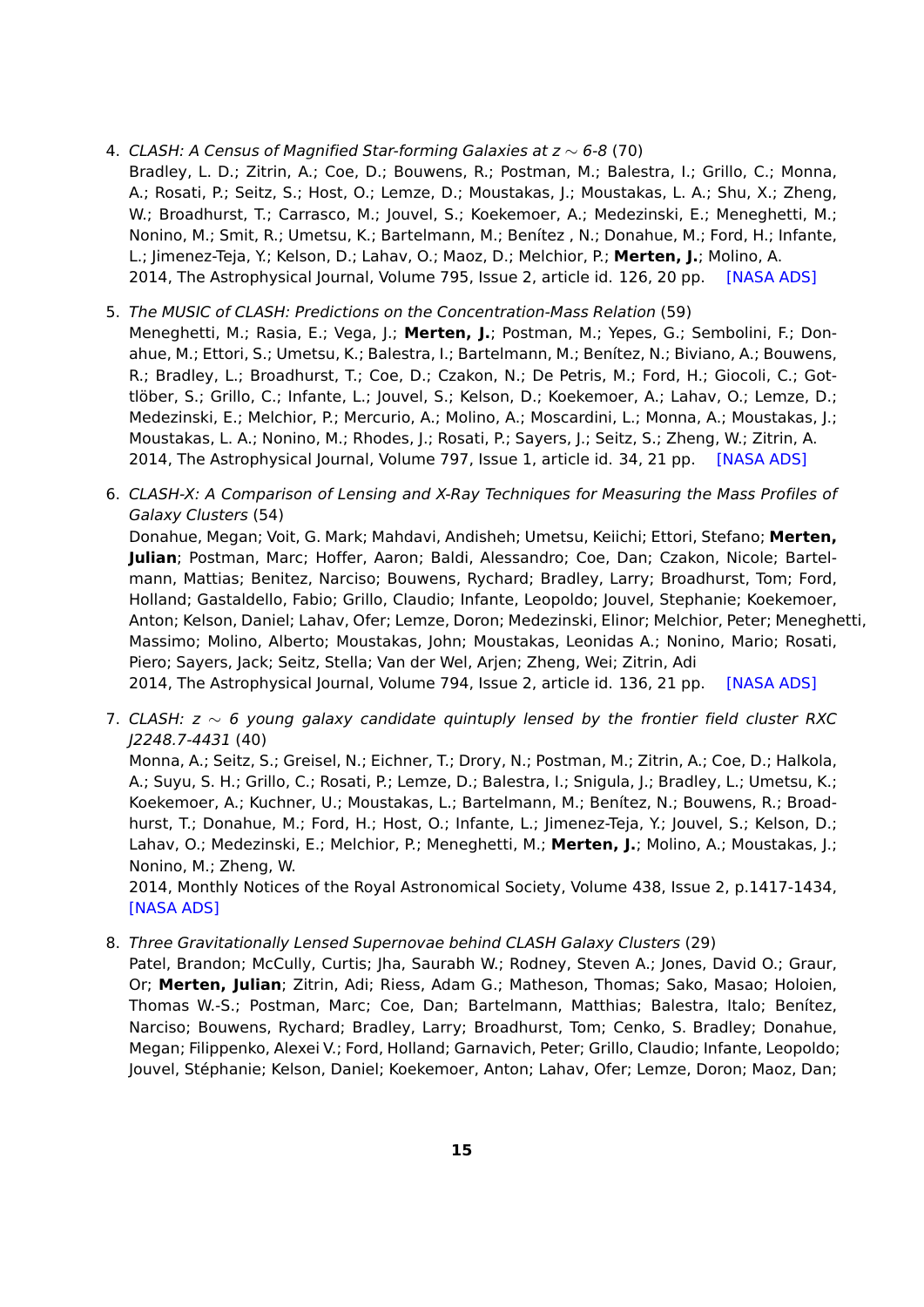Medezinski, Elinor; Melchior, Peter; Meneghetti, Massimo; Molino, Alberto; Moustakas, John; Moustakas, Leonidas A.; Nonino, Mario; Rosati, Piero; Seitz, Stella; Strolger, Louis G.; Umetsu, Keiichi; Zheng, Wei

2014, The Astrophysical Journal, Volume 786, Issue 1, article id. 9, 16 pp., [\[NASA ADS\]](http://adsabs.harvard.edu/abs/2014ApJ...786....9P)

9. Intracluster light properties in the CLASH-VLT cluster MACS J1206.2-0847 (29)

Presotto, V.; Girardi, M.; Nonino, M.; Mercurio, A.; Grillo, C.; Rosati, P.; Biviano, A.; Annunziatella, M.; Balestra, I.; Cui, W.; Sartoris, B.; Lemze, D.; Ascaso, B.; Moustakas, J.; Ford, H.; Fritz, A.; Czoske, O.; Ettori, S.; Kuchner, U.; Lombardi, M.; Maier, C.; Medezinski, E.; Molino, A.; Scodeggio, M.; Strazzullo, V.; Tozzi, P.; Ziegler, B.; Bartelmann, M.; Benítez, N.; Bradley, L.; Brescia, M.; Broadhurst, T.; Coe, D.; Donahue, M.; Gobat, R.; Graves, G.; Kelson, D.; Koekemoer, A.; Melchior, P.; Meneghetti, M.; **Merten, J.**; Moustakas, L. A.; Munari, E.; Postman, M.; Regoes, E.; Seitz, S.; Umetsu, K.; Zheng, W.; Zitrin, A.

2014, Astronomy & Astrophysics, Volume 565, id.A126, 17 pp., [\[NASA ADS\]](http://adsabs.harvard.edu/abs/2014A%26A...565A.126P)

10. CLASH: Photometric redshifts with 16 HST bands in galaxy cluster fields (26)

Jouvel, S.; Host, O.; Lahav, O.; Seitz, S.; Molino, A.; Coe, D.; Postman, M.; Moustakas, L.; Benítez, N.; Rosati, P.; Balestra, I.; Grillo, C.; Bradley, L.; Fritz, A.; Kelson, D.; Koekemoer, A. M.; Lemze, D.; Medezinski, E.; Mercurio, A.; Moustakas, J.; Nonino, M.; Scodeggio, M.; Zheng, W.; Zitrin, A.; Bartelmann, M.; Bouwens, R.; Broadhurst, T.; Donahue, M.; Ford, H.; Graves, G.; Infante, L.; Jimenez-Teja, Y.; Lazkoz, R.; Melchior, P.; Meneghetti, M.; **Merten, J.**; Ogaz, S.; Umetsu, K.

2014, Astronomy & Astrophysics, Volume 562, id.A86, 23 pp., [\[NASA ADS\]](http://adsabs.harvard.edu/abs/2014A%26A...562A..86J)

11. CLASH-VLT: Constraints on the Dark Matter Equation of State from Accurate Measurements of Galaxy Cluster Mass Profiles (12)

Sartoris, Barbara; Biviano, Andrea; Rosati, Piero; Borgani, Stefano; Umetsu, Keiichi; Bartelmann, Matthias; Girardi, Marisa; Grillo, Claudio; Lemze, Doron; Zitrin, Adi; Balestra, Italo; Mercurio, Amata; Nonino, Mario; Postman, Marc; Czakon, Nicole; Bradley, Larry; Broadhurst, Tom; Coe, Dan; Medezinski, Elinor; Melchior, Peter; Meneghetti, Massimo; **Merten, Julian**; Annunziatella, Marianna; Benítez, Narciso; Czoske, Oliver; Donahue, Megan; Ettori, Stefano; Ford, Holland; Fritz, Alexander; Kelson, Dan; Koekemoer, Anton; Kuchner, Ulrike; Lombardi, Marco; Maier, Christian; Moustakas, Leonidas A.; Munari, Emiliano; Presotto, Valentina; Scodeggio, Marco; Seitz, Stella; Tozzi, Paolo; Zheng, Wei; Ziegler, Bodo

2014, The Astrophysical Journal Letters, Volume 783, Issue 1, article id. L11, 5 pp., [\[NASA](http://adsabs.harvard.edu/abs/2014ApJ...783L..11S) [ADS\]](http://adsabs.harvard.edu/abs/2014ApJ...783L..11S)

12. CLASH: Extending Galaxy Strong Lensing to Small Physical Scales with Distant Sources Highly Magnified by Galaxy Cluster Members (7)

Grillo, C.; Gobat, R.; Presotto, V.; Balestra, I.; Mercurio, A.; Rosati, P.; Nonino, M.; Vanzella, E.; Christensen, L.; Graves, G.; Biviano, A.; Lemze, D.; Bartelmann, M.; Benítez, N.; Bouwens, R.; Bradley, L.; Broadhurst, T.; Coe, D.; Donahue, M.; Ford, H.; Infante, L.; Jouvel, S.; Kelson, D.; Koekemoer, A.; Lahav, O.; Medezinski, E.; Melchior, P.; Meneghetti, M.; **Merten, J.**; Molino, A.; Monna, A.; Moustakas, J.; Moustakas, L. A.; Postman, M.; Seitz, S.; Umetsu, K.; Zheng, W.; Zitrin, A.

2014, The Astrophysical Journal, Volume 786, Issue 1, article id. 11, 12 pp., [\[NASA ADS\]](http://adsabs.harvard.edu/abs/2014ApJ...786...11G)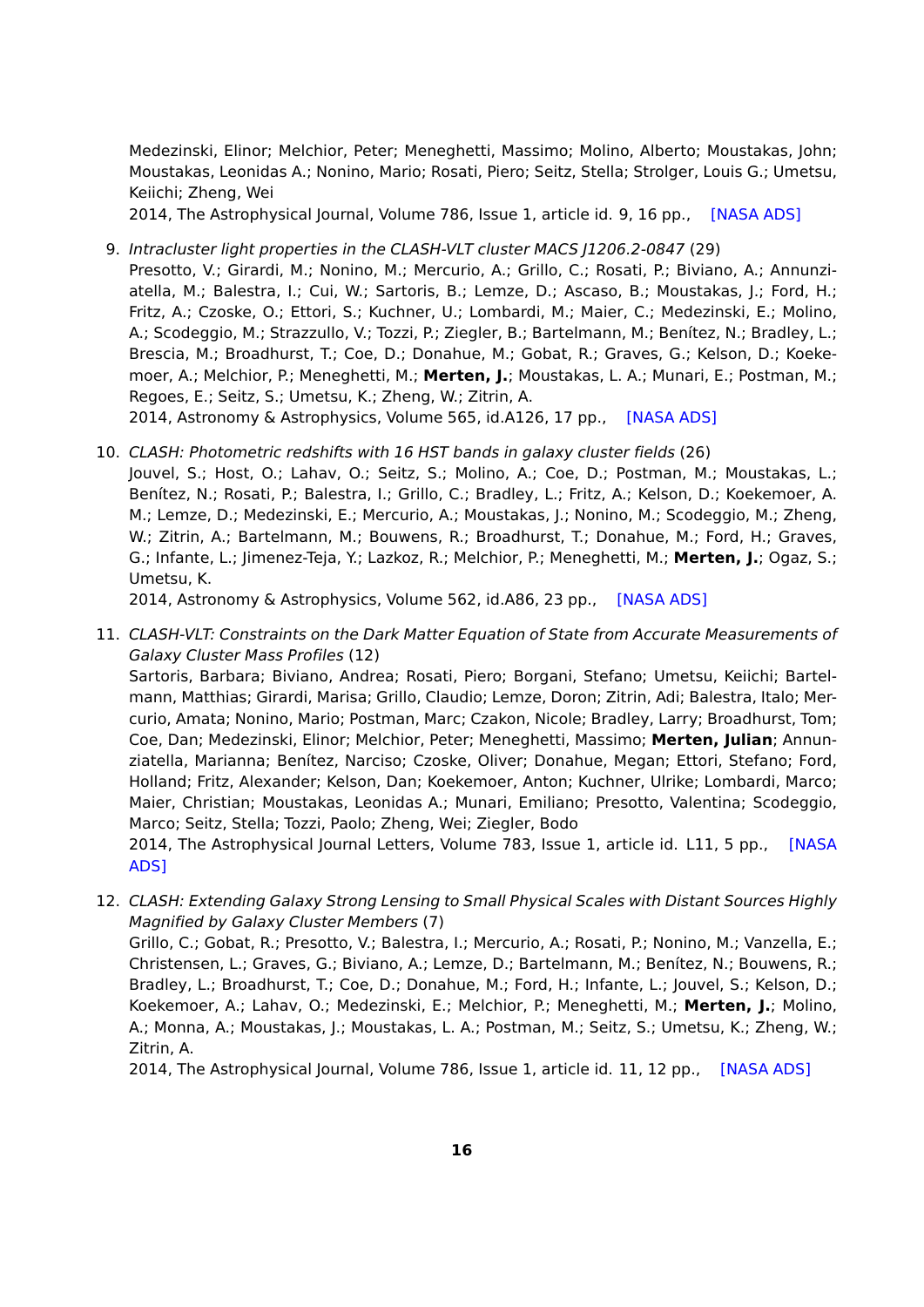### **2013**

1. Wide-Field InfraRed Survey Telescope-Astrophysics Focused Telescope Assets WFIRST-AFTA Final Report (152)

Spergel, D.; Gehrels, N.; Breckinridge, J.; Donahue, M.; Dressler, A.; Gaudi, B. S.; Greene, T.; Guyon, O.; Hirata, C.; Kalirai, J.; Kasdin, N. J.; Moos, W.; Perlmutter, S.; Postman, M.; Rauscher, B.; Rhodes, J.; Wang, Y.; Weinberg, D.; Centrella, J.; Traub, W.; Baltay, C.; Colbert, J.; Bennett, D.; Kiessling, A.; Macintosh, B.; **Merten, J.**; Mortonson, M.; Penny, M.; Rozo, E.; Savransky, D.; Stapelfeldt, K.; Zu, Y.; Baker, C.; Cheng, E.; Content, D.; Dooley, J.; Foote, M.; Goullioud, R.; Grady, K.; Jackson, C.; Kruk, J.; Levine, M.; Melton, M.; Peddie, C.; Ruffa, J.; Shaklan, S. 2013, For a short summary of the report highlights, see arXiv:1305.5425 [\[NASA ADS\]](http://adsabs.harvard.edu/abs/2013arXiv1305.5422S)

2. CLASH-VLT: The mass, velocity-anisotropy, and pseudo-phase-space density profiles of the z  $= 0.44$  galaxy cluster MACS J1206.2-0847 (66) Biviano, A.; Rosati, P.; Balestra, I.; Mercurio, A.; Girardi, M.; Nonino, M.; Grillo, C.; Scodeggio, M.; Lemze, D.; Kelson, D.; Umetsu, K.; Postman, M.; Zitrin, A.; Czoske, O.; Ettori, S.; Fritz, A.; Lombardi, M.; Maier, C.; Medezinski, E.; Mei, S.; Presotto, V.; Strazzullo, V.; Tozzi, P.; Ziegler, B.; Annunziatella, M.; Bartelmann, M.; Benítez, N.; Bradley, L.; Brescia, M.; Broadhurst, T.; Coe, D.; Demarco, R.; Donahue, M.; Ford, H.; Gobat, R.; Graves, G.; Koekemoer, A.; Kuchner, U.; Melchior, P.; Meneghetti, M.; **Merten, J.**; Moustakas, L.; Munari, E.; Regoes, E.; Sartoris, B.; Seitz, S.; Zheng, W.

2013, Astronomy & Astrophysics, Volume 558, id.A1, 22 pp. [\[NASA ADS\]](http://adsabs.harvard.edu/abs/2013A%26A...558A...1B)

3. CLASH: Complete Lensing Analysis of the Largest Cosmic Lens MACS J0717.5+3745 and Surrounding Structures (58)

Medezinski, Elinor; Umetsu, Keiichi; Nonino, Mario; **Merten, Julian**; Zitrin, Adi; Broadhurst, Tom; Donahue, Megan; Sayers, Jack; Waizmann, Jean-Claude; Koekemoer, Anton; Coe, Dan; Molino, Alberto; Melchior, Peter; Mroczkowski, Tony; Czakon, Nicole; Postman, Marc; Meneghetti, Massimo; Lemze, Doron; Ford, Holland; Grillo, Claudio; Kelson, Daniel; Bradley, Larry; Moustakas, John; Bartelmann, Matthias; Benítez, Narciso; Biviano, Andrea; Bouwens, Rychard; Golwala, Sunil; Graves, Genevieve; Infante, Leopoldo; Jimenez-Teja, Yolanda; Jouvel, Stephanie; Lahav, Ofer; Moustakas, Leonidas; Ogaz, Sara; Rosati, Piero; Seitz, Stella; Zheng, Wei 2013, The Astrophysical Journal, Volume 777, Issue 1, article id. 43, 21 pp. [\[NASA ADS\]](http://adsabs.harvard.edu/abs/2013ApJ...777...43M)

- 4. WFIRST-2.4: What Every Astronomer Should Know (54) Spergel, D.; Gehrels, N.; Breckinridge, J.; Donahue, M.; Dressler, A.; Gaudi, B. S.; Greene, T.; Guyon, O.; Hirata, C.; Kalirai, J.; Kasdin, N. J.; Moos, W.; Perlmutter, S.; Postman, M.; Rauscher, B.; Rhodes, J.; Wang, Y.; Weinberg, D.; Centrella, J.; Traub, W.; Baltay, C.; Colbert, J.; Bennett, D.; Kiessling, A.; Macintosh, B.; **Merten, J.**; Mortonson, M.; Penny, M.; Rozo, E.; Savransky, D.; Stapelfeldt, K.; Zu, Y.; Baker, C.; Cheng, E.; Content, D.; Dooley, J.; Foote, M.; Goullioud, R.; Grady, K.; Jackson, C.; Kruk, J.; Levine, M.; Melton, M.; Peddie, C.; Ruffa, J.; Shaklan, S. 2013, Companion article to the SDT report [\[NASA ADS\]](http://adsabs.harvard.edu/abs/2013arXiv1305.5425S)
- 5. CLASH-VLT: spectroscopic confirmation of a  $z = 6.11$  quintuply lensed galaxy in the Frontier Fields cluster RXC J2248.7-4431 (35) Balestra, I.; Vanzella, E.; Rosati, P.; Monna, A.; Grillo, C.; Nonino, M.; Mercurio, A.; Biviano, A.; Bradley, L.; Coe, D.; Fritz, A.; Postman, M.; Seitz, S.; Scodeggio, M.; Tozzi, P.; Zheng, W.;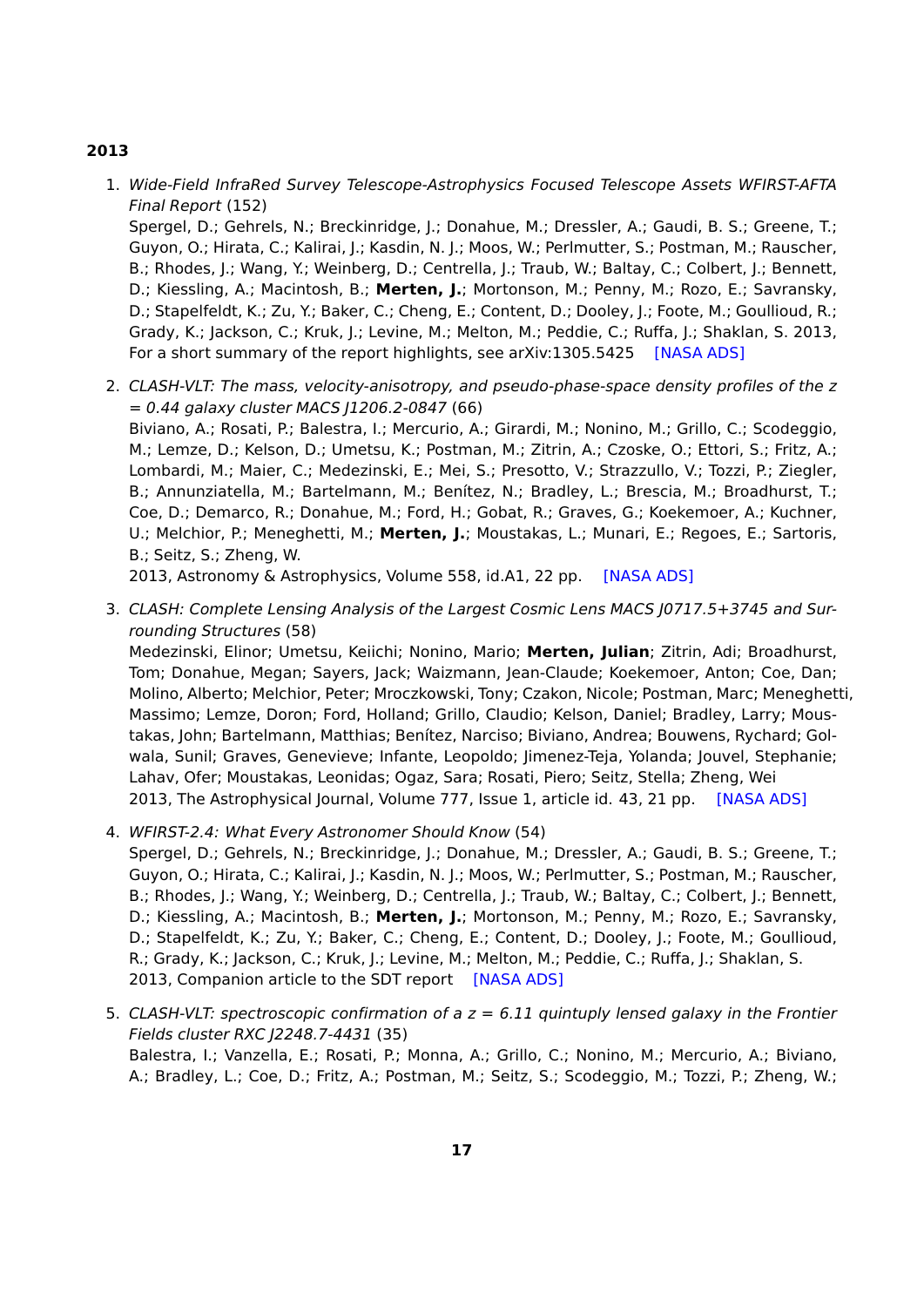Ziegler, B.; Zitrin, A.; Annunziatella, M.; Bartelmann, M.; Benítez, N.; Broadhurst, T.; Bouwens, R.; Czoske, O.; Donahue, M.; Ford, H.; Girardi, M.; Infante, L.; Jouvel, S.; Kelson, D.; Koekemoer, A.; Kuchner, U.; Lemze, D.; Lombardi, M.; Maier, C.; Medezinski, E.; Melchior, P.; Meneghetti, M.; **Merten, J.**; Molino, A.; Moustakas, L.; Presotto, V.; Smit, R.; Umetsu, K. 2013, Astronomy & Astrophysics, Volume 559, id.L9, 5 pp., [\[NASA ADS\]](http://adsabs.harvard.edu/abs/2013A%26A...559L...9B)

6. The Contribution of Halos with Different Mass Ratios to the Overall Growth of Cluster-sized Halos (27)

Lemze, Doron; Postman, Marc; Genel, Shy; Ford, Holland C.; Balestra, Italo; Donahue, Megan; Kelson, Daniel; Nonino, Mario; Mercurio, Amata; Biviano, Andrea; Rosati, Piero; Umetsu, Keiichi; Sand, David; Koekemoer, Anton; Meneghetti, Massimo; Melchior, Peter; Newman, Andrew B.; Bhatti, Waqas A.; Voit, G. Mark; Medezinski, Elinor; Zitrin, Adi; Zheng, Wei; Broadhurst, Tom; Bartelmann, Matthias; Benítez, Narciso; Bouwens, Rychard; Bradley, Larry; Coe, Dan; Graves, Genevieve; Grillo, Claudio; Infante, Leopoldo; Jimenez-Teja, Yolanda; Jouvel, Stephanie; Lahav, Ofer; Maoz, Dan; **Merten, Julian**; Molino, Alberto; Moustakas, John; Moustakas, Leonidas; Ogaz, Sara; Scodeggio, Marco; Seitz, Stella

2013, The Astrophysical Journal, Volume 776, Issue 2, article id. 91, 24 pp. [\[NASA ADS\]](http://adsabs.harvard.edu/abs/2013ApJ...776...91L)

7. Galaxy Halo Truncation and Giant Arc Surface Brightness Reconstruction in the Cluster MACSJ1206.2- 0847 (15)

Eichner, Thomas; Seitz, Stella; Suyu, Sherry H.; Halkola, Aleksi; Umetsu, Keiichi; Zitrin, Adi; Coe, Dan; Monna, Anna; Rosati, Piero; Grillo, Claudio; Balestra, Italo; Postman, Marc; Koekemoer, Anton; Zheng, Wei; Host, Ole; Lemze, Doron; Broadhurst, Tom; Moustakas, Leonidas; Bradley, Larry; Molino, Alberto; Nonino, Mario; Mercurio, Amata; Scodeggio, Marco; Bartelmann, Matthias; Benítez, Narciso; Bouwens, Rychard; Donahue, Megan; Infante, Leopoldo; Jouvel, Stephanie; Kelson, Daniel; Lahav, Ofer; Medezinski, Elinor; Melchior, Peter; **Merten, Julian**; Riess, Adam

2013, The Astrophysical Journal, Volume 774, Issue 2, article id. 124, 22 pp. [\[NASA ADS\]](http://adsabs.harvard.edu/abs/2013ApJ...774..124E)

8. Weak lensing detection of intra-cluster filaments with ground based data (5) Matteo Maturi & **Julian Merten** 2013, Astronomy & Astrophysics, Volume 559, id.A112, 9 pp. [\[NASA ADS\]](http://adsabs.harvard.edu/abs/2013A%26A...559A.112M)

### **2012**

1. The Cluster Lensing and Supernova Survey with Hubble: An Overview (358)

Postman, Marc; Coe, Dan; Benítez, Narciso; Bradley, Larry; Broadhurst, Tom; Donahue, Megan; Ford, Holland; Graur, Or; Graves, Genevieve; Jouvel, Stephanie; Koekemoer, Anton; Lemze, Doron; Medezinski, Elinor; Molino, Alberto; Moustakas, Leonidas; Ogaz, Sara; Riess, Adam; Rodney, Steve; Rosati, Piero; Umetsu, Keiichi; Zheng, Wei; Zitrin, Adi; Bartelmann, Matthias; Bouwens, Rychard; Czakon, Nicole; Golwala, Sunil; Host, Ole; Infante, Leopoldo; Jha, Saurabh; Jimenez-Teja, Yolanda; Kelson, Daniel; Lahav, Ofer; Lazkoz, Ruth; Maoz, Dani; McCully, Curtis; Melchior, Peter; Meneghetti, Massimo; **Merten, Julian**; Moustakas, John; Nonino, Mario; Patel, Brandon; Regoes, Eniko; Sayers, Jack; Seitz, Stella; Van der Wel, Arjen

2012, The Astrophysical Journal Supplement, Volume 199, Issue 2, article id. 25 [\[NASA ADS\]](http://adsabs.harvard.edu/abs/2012ApJS..199...25P)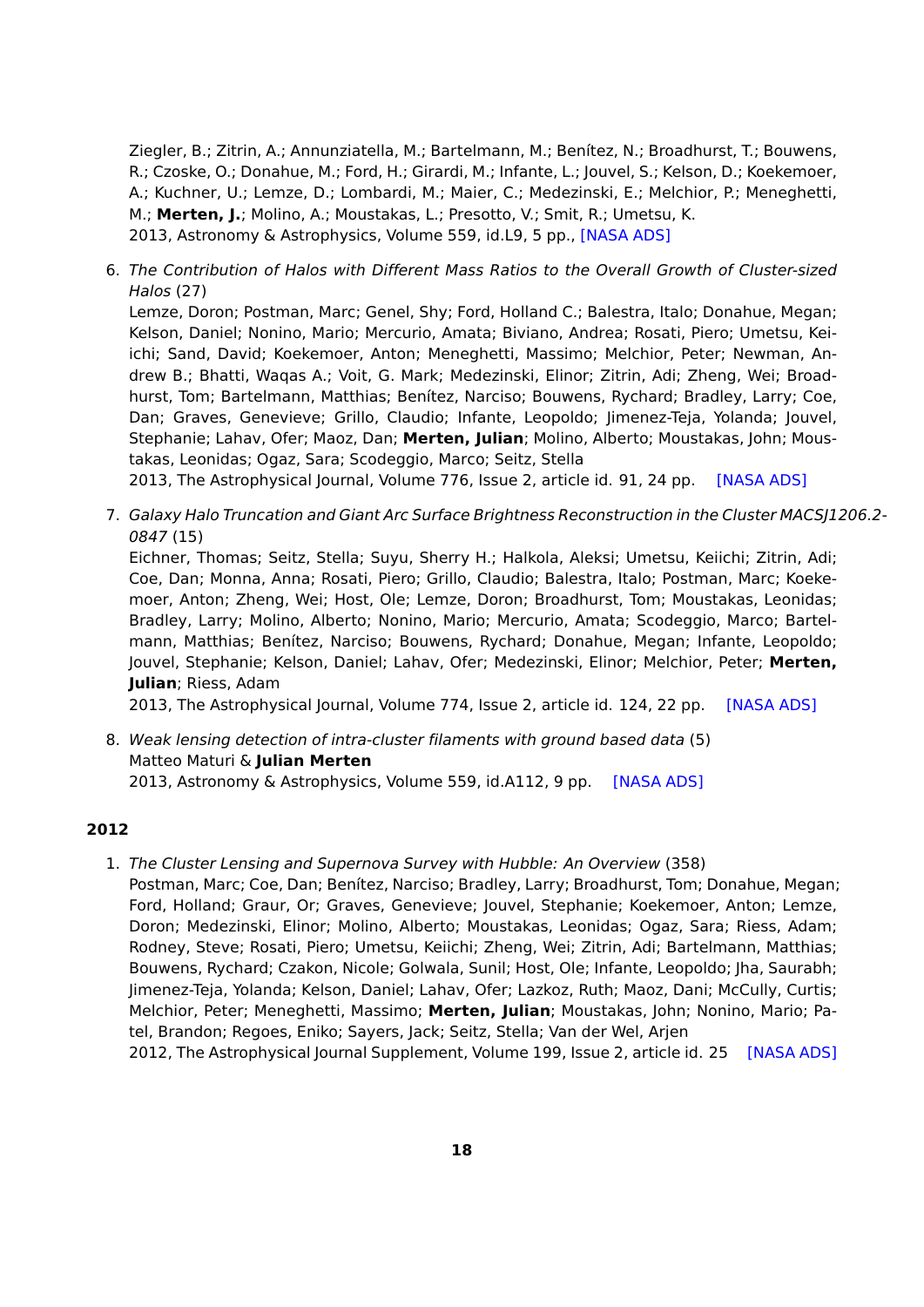- 2. A magnified young galaxy from about 500 million years after the Big Bang (174)
- Zheng, Wei; Postman, Marc; Zitrin, Adi; Moustakas, John; Shu, Xinwen; Jouvel, Stephanie; Host, Ole; Molino, Alberto; Bradley, Larry; Coe, Dan; Moustakas, Leonidas A.; Carrasco, Mauricio; Ford, Holland; Benítez, Narciso; Lauer, Tod R.; Seitz, Stella; Bouwens, Rychard; Koekemoer, Anton; Medezinski, Elinor; Bartelmann, Matthias; Broadhurst, Tom; Donahue, Megan; Grillo, Claudio; Infante, Leopoldo; Jha, Saurabh; Kelson, Daniel D.; Lahav, Ofer; Lemze, Doron; Melchior, Peter; Meneghetti, Massimo; **Merten, Julian**; Nonino, Mario; Ogaz, Sara; Rosati, Piero; Umetsu, Keiichi; van der Wel, Arjen

2012, Nature, Volume 489, Issue 7416, pp. 406-408 [\[NASA ADS\]](http://adsabs.harvard.edu/abs/2012Natur.489..406Z)

- 3. Lensing and X-ray mass estimates of clusters (SIMULATION) (111) Rasia, E.; Meneghetti, M.; Martino, R.; Borgani, S.; Bonafede, A.; Dolag, K.; Ettori, S.; Fabjan, D.; Giocoli, C.; Mazzotta, P.; **Merten, J.**; Radovich, M.; Tornatore, L. 2012, New Journal of Physics, Volume 14, Issue 5, pp. 055018 [\[NASA ADS\]](http://adsabs.harvard.edu/abs/2012NJPh...14e5018R)
- 4. CLASH: Mass Distribution in and around MACS J1206.2-0847 from a Full Cluster Lensing Analysis (86)

Umetsu, Keiichi; Medezinski, Elinor; Nonino, Mario; **Merten, Julian**; Zitrin, Adi; Molino, Alberto; Grillo, Claudio; Carrasco, Mauricio; Donahue, Megan; Mahdavi, Andisheh; Coe, Dan; Postman, Marc; Koekemoer, Anton; Czakon, Nicole; Sayers, Jack; Mroczkowski, Tony; Golwala, Sunil; Koch, Patrick M.; Lin, Kai-Yang; Molnar, Sandor M.; Rosati, Piero; Balestra, Italo; Mercurio, Amata; Scodeggio, Marco; Biviano, Andrea; Anguita, Timo; Infante, Leopoldo; Seidel, Gregor; Sendra, Irene; Jouvel, Stephanie; Host, Ole; Lemze, Doron; Broadhurst, Tom; Meneghetti, Massimo; Moustakas, Leonidas; Bartelmann, Matthias; Benitez, Narciso; Bouwens, Rychard; Bradley, Larry; Ford, Holland; Jimenez-Teja, Yolanda; Kelson, Daniel; Lahav, Ofer; Melchior, Peter; Moustakas, John; Ogaz, Sara; Seitz, Stella; Zheng, Wei

2012, The Astrophysical Journal, Volume 755, Issue 1, article id. 56 [\[NASA ADS\]](http://adsabs.harvard.edu/abs/2012ApJ...755...56U)

5. CLASH: Precise New Constraints on the Mass Profile of Abell 2261 (77)

Coe, Dan; Umetsu, Keiichi; Zitrin, Adi; Donahue, Megan; Medezinski, Elinor; Postman, Marc; Carrasco, Mauricio; Anguita, Timo; Geller, Margaret J.; Rines, Kenneth J.; Diaferio, Antonaldo; Kurtz, Michael J.; Bradley, Larry; Koekemoer, Anton; Zheng, Wei; Nonino, Mario; Molino, Alberto; Mahdavi, Andisheh; Lemze, Doron; Infante, Leopoldo; Ogaz, Sara; Melchior, Peter; Host, Ole; Ford, Holland; Grillo, Claudio; Rosati, Piero; Jiménez-Teja, Yolanda; Moustakas, John; Broadhurst, Tom; Ascaso, Begoña; Lahav, Ofer; Bartelmann, Matthias; Benítez, Narciso; Bouwens, Rychard; Graur, Or; Graves, Genevieve; Jha, Saurabh; Jouvel, Stephanie; Kelson, Daniel; Moustakas, Leonidas; Maoz, Dan; Meneghetti, Massimo; **Merten, Julian**; Riess, Adam; Rodney, Steve; Seitz, Stella

2012, The Astrophysical Journal, Volume 757, Issue 1, article id. 22 [\[NASA ADS\]](http://adsabs.harvard.edu/abs/2012ApJ...757...22C)

6. CLASH: New Multiple Images Constraining the Inner Mass Profile of MACS J1206.2-0847 (46) Zitrin, A.; Rosati, P.; Nonino, M.; Grillo, C.; Postman, M.; Coe, D.; Seitz, S.; Eichner, T.; Broadhurst, T.; Jouvel, S.; Balestra, I.; Mercurio, A.; Scodeggio, M.; Benítez, N.; Bradley, L.; Ford, H.; Host, O.; Jimenez-Teja, Y.; Koekemoer, A.; Zheng, W.; Bartelmann, M.; Bouwens, R.; Czoske, O.; Donahue, M.; Graur, O.; Graves, G.; Infante, L.; Jha, S.; Kelson, D.; Lahav, O.; Lazkoz, R.; Lemze, D.; Lombardi, M.; Maoz, D.; McCully, C.; Medezinski, E.; Melchior, P.; Meneghetti, M.;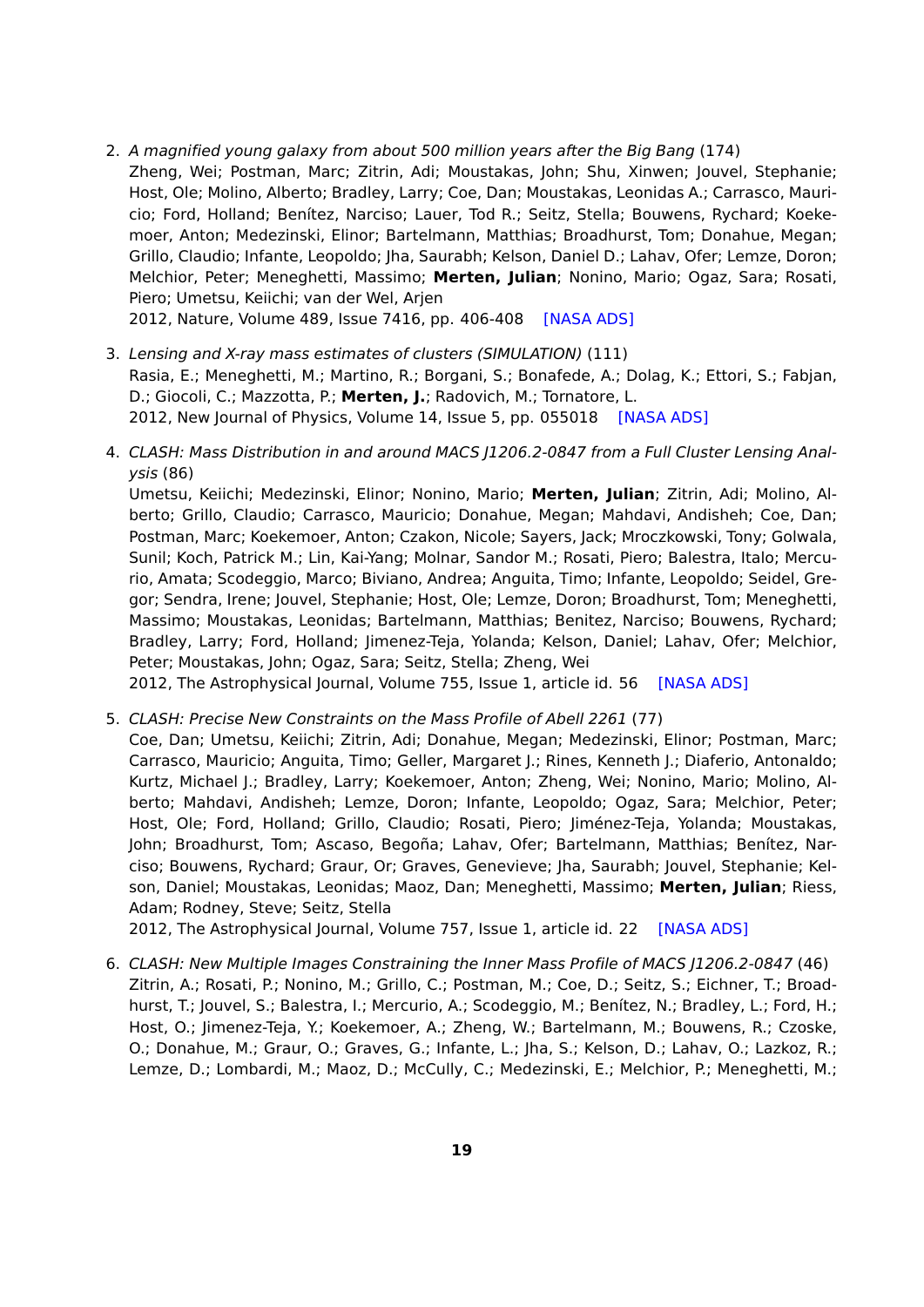**Merten, J.**; Molino, A.; Moustakas, L. A.; Ogaz, S.; Patel, B.; Regoes, E.; Riess, A.; Rodney, S.; Umetsu, K.; Van der Wel, A. 2012, The Astrophysical Journal, Volume 749, Issue 2, article id. 97 [\[NASA ADS\]](http://adsabs.harvard.edu/abs/2012ApJ...749...97Z)

## **2011**

- 1. Creation of cosmic structure in the complex galaxy cluster merger Abell 2744 (135) **Merten, J.**; Coe, D.; Dupke, R.; Massey, R.; Zitrin, A.; Cypriano, E. S.; Okabe, N.; Frye, B.; Braglia, F. G.; Jimínez-Teja, Y.; Benítez, N.; Broadhurst, T.; Rhodes, J.; Meneghetti, M.; Moustakas, L. A.; Sodré, L., Jr.; Krick, J.; Bregman, J. N. 2011, Monthly Notices of the Royal Astronomical Society, Volume 417, Issue 1, pp. 333-347 [\[NASA ADS\]](http://adsabs.harvard.edu/abs/2011MNRAS.417..333M)
- 2. The Cluster Lensing and Supernova Survey with Hubble (CLASH): Strong-lensing Analysis of A383 from 16-band HST/WFC3/ACS Imaging (59) Zitrin, A.; Broadhurst, T.; Coe, D.; Umetsu, K.; Postman, M.; Benítez, N.; Meneghetti, M.; Medezinski, E.; Jouvel, S.; Bradley, L.; Koekemoer, A.; Zheng, W.; Ford, H.; **Merten, J.**; Kelson, D.; Lahav, O.; Lemze, D.; Molino, A.; Nonino, M.; Donahue, M.; Rosati, P.; Van der Wel, A.; Bartelmann, M.; Bouwens, R.; Graur, O.; Graves, G.; Host, O.; Infante, L.; Jha, S.; Jimenez-Teja, Y.; Lazkoz, R.; Maoz, D.; McCully, C.; Melchior, P.; Moustakas, L. A.; Ogaz, S.; Patel, B.; Regoes, E.; Riess, A.; Rodney, S.; Seitz, S. 2011, The Astrophysical Journal, Volume 742, Issue 2, article id. 117 [\[NASA ADS\]](http://adsabs.harvard.edu/abs/2011ApJ...742..117Z)

#### **2010**

1. Weighing simulated galaxy clusters using lensing and X-ray (167) Massimo Meneghetti, Elena Rasia, **Julian Merten**, Fabio Bellagamba, Stefano Ettori, Pasquale Mazzotta and Klaus Dolag 2010, Astronomy and Astrophysics, Volume 514, id.A93 [\[NASA ADS\]](http://adsabs.harvard.edu/abs/2010A%26A...514A..93M)

### **2009**

1. Combining weak and strong cluster lensing: Applications to simulations and MS 2137 (75) **Julian Merten**, Marcello Cacciato, Massimo Meneghetti, Claudia Mignone and Matthias Bartelmann

2009, Astronomy and Astrophysics, Volume 500, Issue 2, 2009, pp.681-691 [\[NASA ADS\]](http://adsabs.harvard.edu/abs/2009A%26A...500..681M)

### <span id="page-19-0"></span>**2.3 Media events**

1. Fibres of the universe may feed galaxies **article**, Horizon features my Marie-Curie Project [\(http://horizon-magazine.eu/article/fibres-universe-may-feed](http://horizon-magazine.eu/article/fibres-universe-may-feed-galaxies_en.html)[galaxies\\_en.html\)](http://horizon-magazine.eu/article/fibres-universe-may-feed-galaxies_en.html)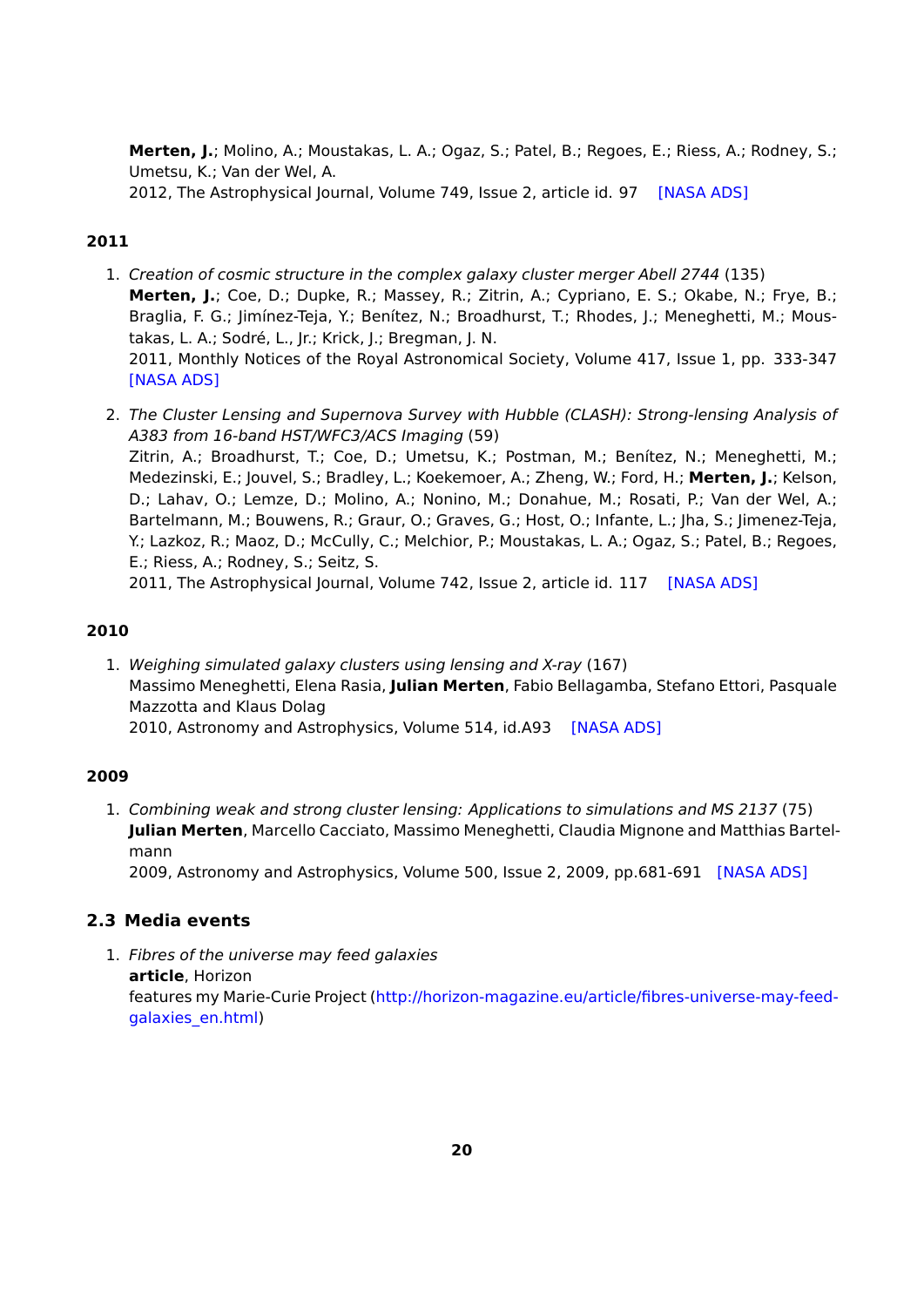- 2. First Signs of Self-interacting Dark Matter? **press release**, ESO eso1514[\(http://www.eso.org/public/news/eso1514/\)](http://www.eso.org/public/news/eso1514/)
- 3. Hubble Sees Supernova Split into Four Images by Cosmic Lens **press release**, Hubble/NASA/ESA STScI-2015-08 [\(http://hubblesite.org/newscenter/archive/releases/2015/08/\)](http://hubblesite.org/newscenter/archive/releases/2015/08/)
- 4. Hubble astronomers check the prescription of a cosmic lens **press release**, Hubble/NASA/ESA heic1409 [\(http://spacetelescope.org/news/heic1409/\)](http://www.spacetelescope.org/news/heic1409/)
- 5. Infant galaxy offers tantalizing peek at early Universe **press release**, Nature [\(http://www.nature.com/news/infant-galaxy-offers-tantalizing-peek-at-early-universe-1.10450\)](http://www.nature.com/news/infant-galaxy-offers-tantalizing-peek-at-early-universe-1.10450)
- 6. Pandora's Cluster A Galactic Crash Investigation **press release**, Hubble/NASA/ESA heic1111 [\(http://spacetelescope.org/news/heic1111/\)](http://spacetelescope.org/news/heic1111/), Hubblecast 47 [\(http://spacetelescope.org/videos/heic1111a/\)](http://spacetelescope.org/videos/heic1111a/)
- 7. 30 minute **radio interview** with Radio Regenbogen (Germany/regional) on Pandora Cluster press release **Sep 2011**
- 8. 15 minute **radio interview** with Radio Eins (Germany/national) on Pandora Cluster press release **Jul 2011**
- 9. 10 minute **radio interview** with Deutsche Welle Kultur (Germany/national) on Pandora Cluster press release **Jul 2011**

## <span id="page-20-0"></span>**3 List of Personal References**

### **Main references**

(in alphabetical order)

1. Prof. Dr. [Matthias Bartelmann](mailto:bartelmann@uni-heidelberg.de) (PhD -and Diploma advisor, general mentor)

Institut für Theoretische Astrophysik Zentrum für Astronomie der Universität Heidelberg Philosophenweg 12 69120 Heidelberg, Germany

E-Mail: [bartelmann@uni-heidelberg.de](mailto:bartelmann@uni-heidelberg.de) Tel.: +49-6221-54-4817

2. Dr. [Massimo Meneghetti](mailto:massimo.meneghetti@oabo.inaf.it) (PhD co-advisor, closest collaborator in the last five years)